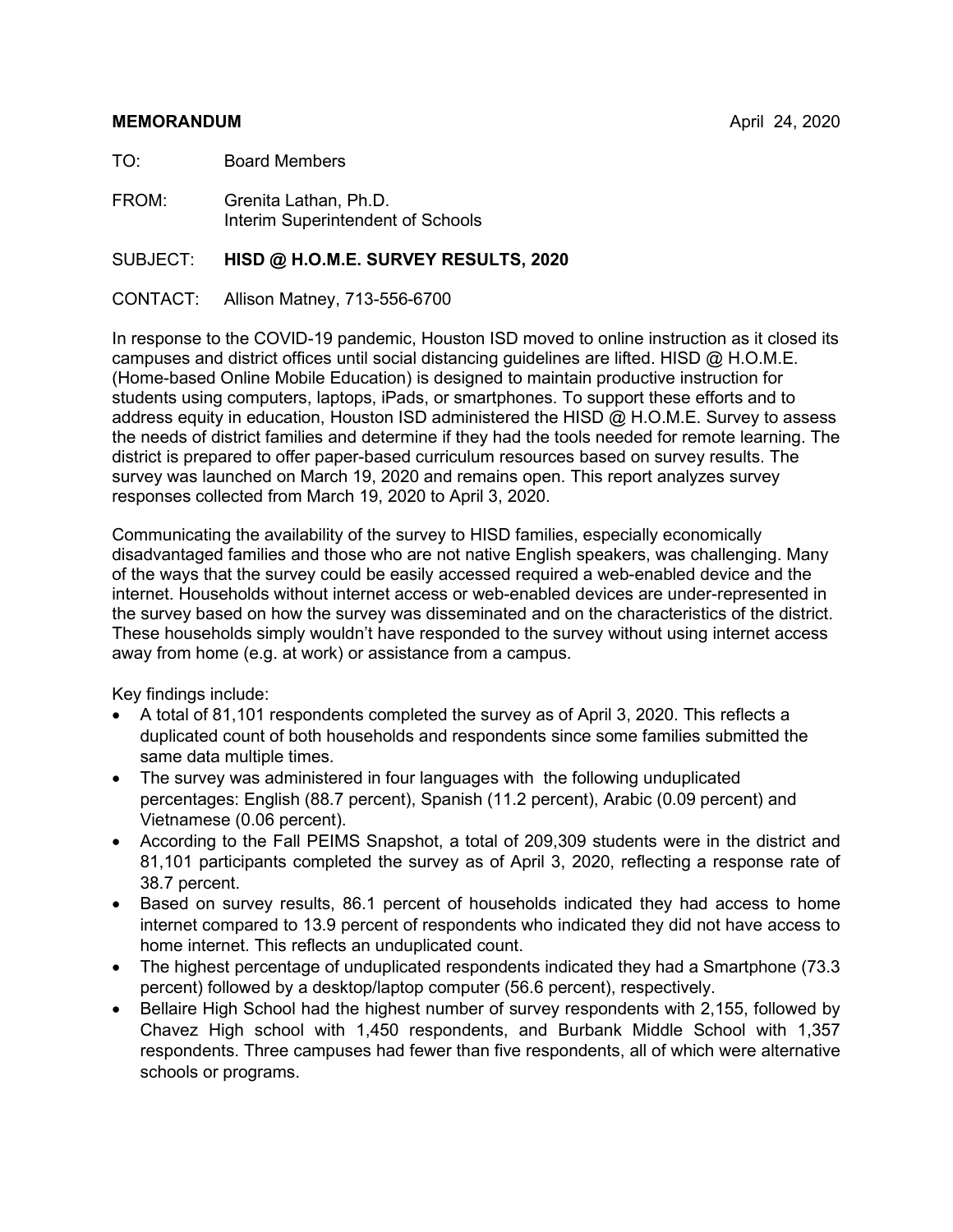- Piney Point Elementary School had the highest number of survey respondents that had no web-enabled device with 135, followed by Burbank Middle School and Cunningham Elementary School with 95 respondents, and R.P. Harris with 82 respondents.
- Rodriguez Elementary School (N=278), Piney Point Elementary School (N=251), Chavez High School (N=241), Burbank Middle School (N=234), and Sharpstown High School (N=204) had the highest number of respondents indicate they did not have access to home internet.

Should you have any further questions, please contact Allison Matney in Research and Accountability at 713-556-6700.

\_\_\_\_\_\_\_\_\_\_\_\_\_\_\_\_\_\_\_\_\_\_\_\_\_\_\_\_\_\_\_\_\_GL

**Attachment** 

cc: Superintendent's Direct Reports Area Superintendents School Support Officers **Principals**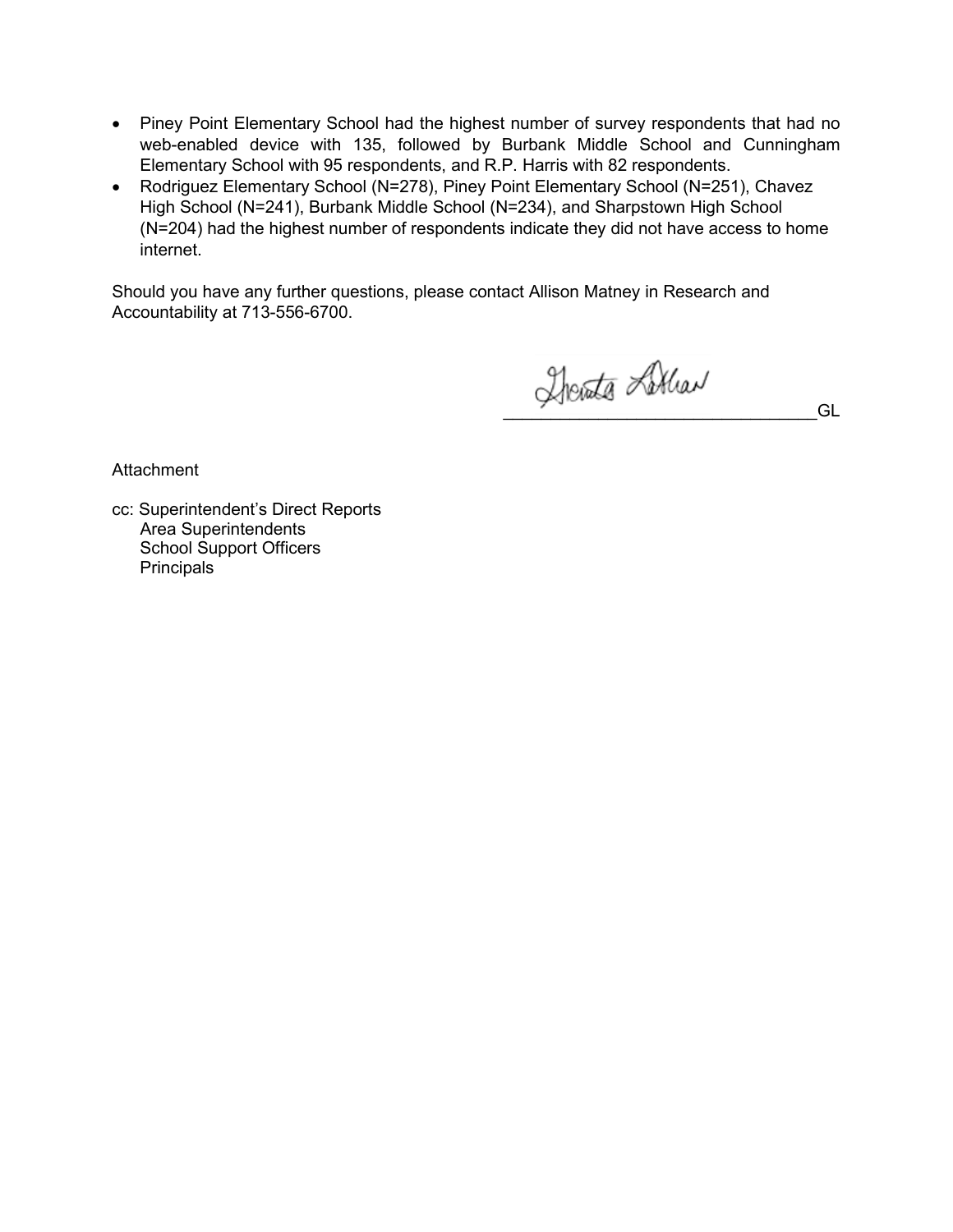## **Houston Independent School District**

# **RESEARCH** Educational Program Report

**hisd @ H.O.M.E. Survey Results 2020**

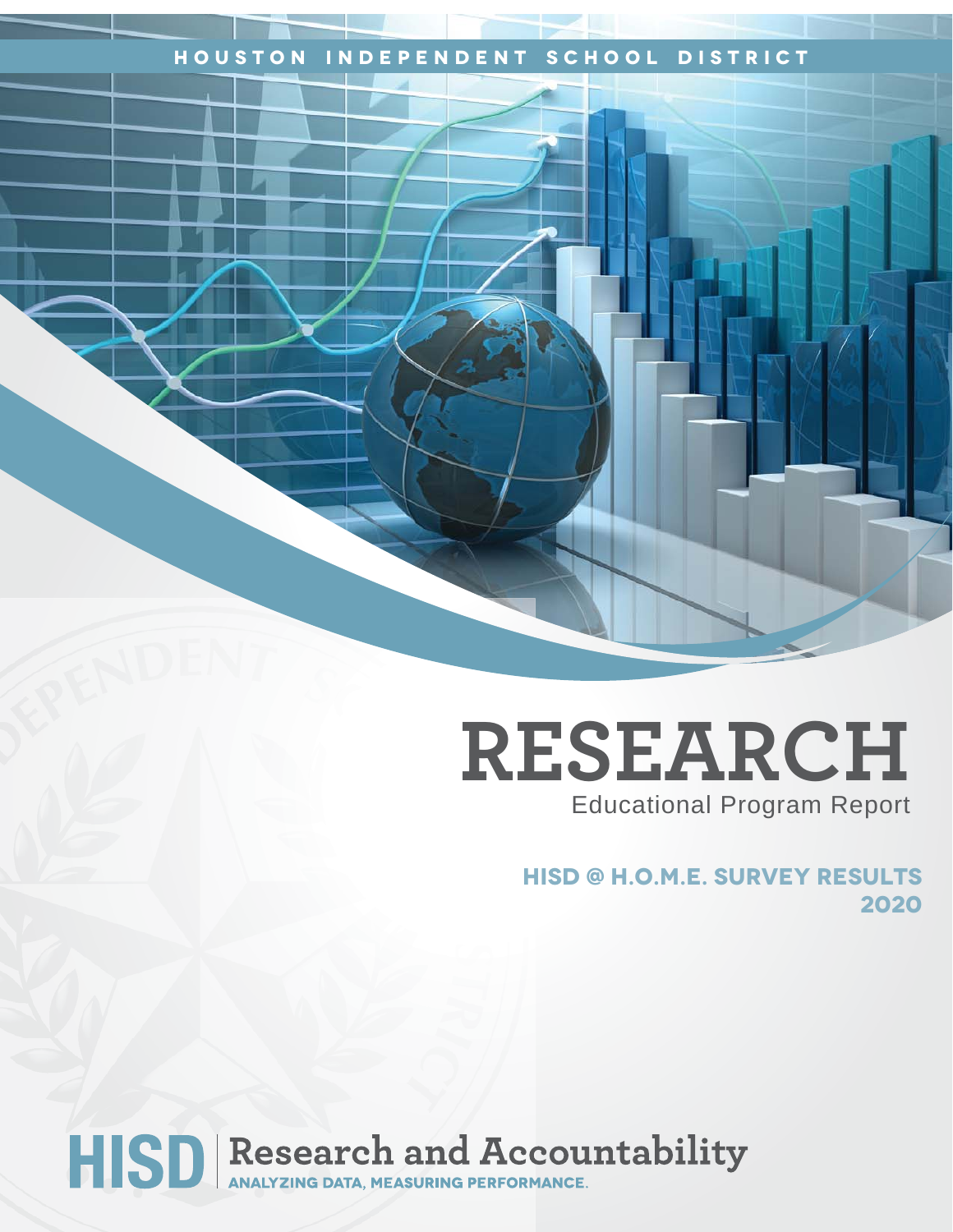

## **2020 Board of Education**

**Susan Deigaard** President

**Wanda Adams** First Vice President

**Judith Cruz**  Second Vice President

**Patricia Allen Secretary** 

**Daniela Hernandez** Assistant Secretary

**Katherine Blueford-Daniels Holly Maria Flynn Vilaseca Elizabeth Santos Anne Sung**

**Grenita Lathan, Ph.D.**  Interim Superintendent of Schools

**Allison Matney, Ed.D. Officer** Department of Research and Accountability

**Elaine Hui, Yuchia Chang, Victoria Mosier, and Minhhao Tran** Research Specialists **Laurie S. Zimmerman** Sr. Research Specialist

**Zack Bigner, Ed.D.** 

Houston Independent School District<br>Hattie Mae White Educational Support Center **Research Manager** 4400 West 18th StreetHouston, Texas 77092-8501

#### **www.HoustonISD.org**

It is the policy of the Houston Independent School District not to discriminate on the basis of age, color, handicap or disability, ancestry, national origin, marital status, race, religion, sex, veteran status, political affiliation, sexual orientation, gender identity and/or gender expression in its educational or employment programs and activities.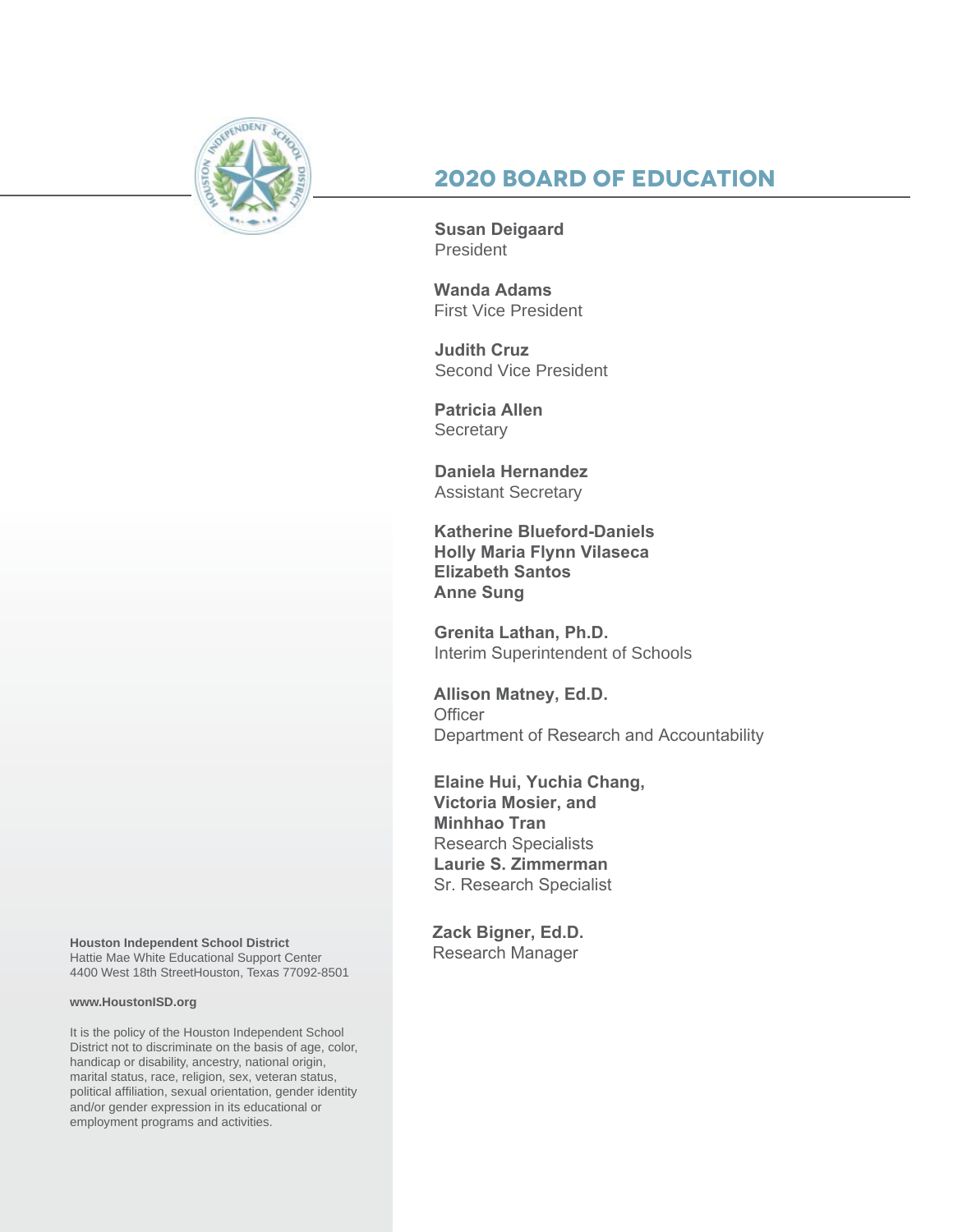# **HISD @ H.O.M.E. Survey**

## **Executive Summary**

#### **Program Description**

In response to the COVID-19 pandemic, Houston ISD moved to online instruction as it closed its campuses and district offices until social distancing guidelines are lifted. HISD @ H.O.M.E. (Home-based Online Mobile Education) is designed to maintain productive instruction for students using computers, laptops, iPads, or smartphones. To support these efforts and to address equity in education, Houston ISD administered the HISD @ H.O.M.E. Survey to assess the needs of district families and determine if they had the tools needed for remote learning. The district is prepared to offer paper-based curriculum resources based on survey results. The survey was launched on March 19, 2020 and remains open. This report analyzes survey responses collected from March 19, 2020 to April 3, 2020.

#### **Highlights**

- A total of 81,101 respondents completed the survey as of April 3, 2020. This reflects a duplicated count of both households and respondents since some families submitted the same data multiple times.
- The survey was administered in four languages with the following unduplicated percentages: English (88.7 percent), Spanish (11.2 percent), Arabic (0.09 percent) and Vietnamese (0.06 percent).
- According to the Fall PEIMS Snapshot, a total of 209,309 students were in the district and 81,101 participants completed the survey as of April 3, 2020, reflecting a response rate of 38.7 percent.
- Based on survey results, 86.1 percent of households indicated they had access to home internet compared to 13.9 percent of respondents who indicated they did not have access to home internet. This reflects an unduplicated count.
- The highest percentage of unduplicated respondents indicated they had a Smartphone (73.3 percent) followed by a desktop/laptop computer (56.6 percent), respectively.
- Bellaire High School had the highest number of survey respondents with 2,155, followed by Chavez High school with 1,450 respondents, and Burbank Middle School with 1,357 respondents. Three campuses had fewer than five respondents, all of which were alternative schools or programs.
- Piney Point Elementary School had the highest number of survey respondents that had no web-enabled device with 135, followed by Burbank Middle School and Cunningham Elementary School with 95 respondents, and R.P. Harris with 82 respondents.
- Rodriguez Elementary School (N=278), Piney Point Elementary School (N=251), Chavez High School (N=241), Burbank Middle School (N=234), and Sharpstown High School (N=204) had the highest number of respondents indicate they did not have access to home internet.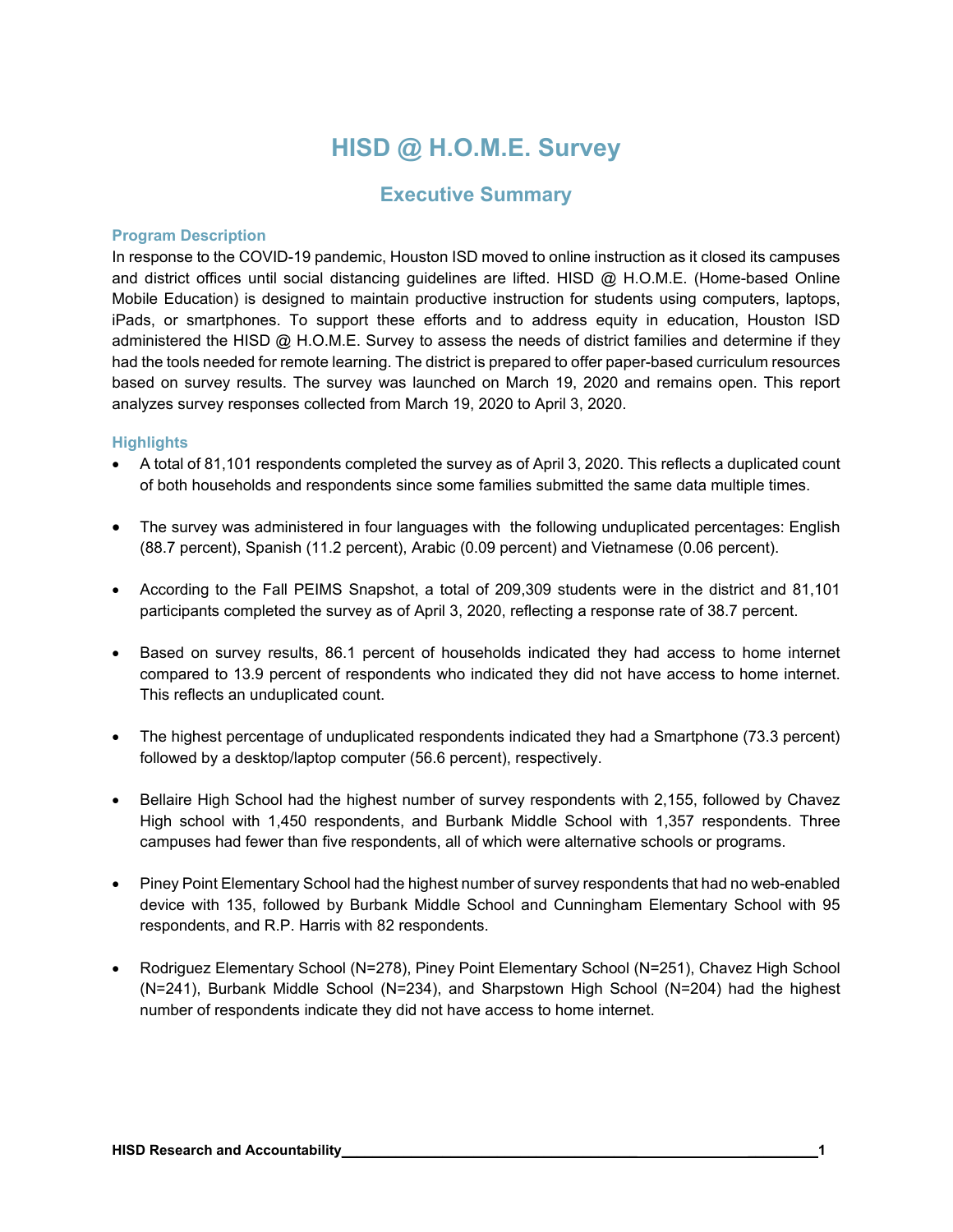## **Introduction**

In response to the COVID-19 pandemic, Houston ISD moved to online instruction as it closed its campuses and district offices until social distancing guidelines are lifted. HISD @ H.O.M.E. (Home-based Online Mobile Education) is designed to maintain productive instruction for students using computers, laptops, iPads, or smartphones. To support these efforts and to address equity in education, Houston ISD administered the HISD @ H.O.M.E. Survey to assess the needs of district families and determine if they had the tools needed for remote learning. The district is prepared to offer paper-based curriculum resources based on survey results. The survey was launched on March 19, 2020 and remains open. This report analyzes survey responses collected from March 19, 2020 to April 3, 2020.

## **Methods**

#### **Data Collection and Analysis**

This report analyzes HISD @ H.O.M.E. Survey responses collected through SurveyMonkey. The instrument was developed to determine whether HISD families had the necessary resources for remote learning. The survey items were created by various HISD stakeholders and consisted of nine items. The question format included short answer, multiple choice, multiple response, and one open-ended question. Respondents were asked for contact information, types of non-academic support needed, access to home internet, types of web-enabled devices, and whether the devices were shared among multiple children. In addition, respondents were asked whether they had any other needs or questions around remote learning in an open-ended question. A copy of the survey in English can be found in **Appendix A**.

Based on a personal communication with the General Manager of Communications, the survey launched on March 19, 2020 through posted links on HoustonISD.org which were used to promote on social media, posted on campus websites, and sent as a release to news outlets.

Basic descriptive statistics were employed to analyze the data. For enrollment by campus and to calculate the response rate, the Fall PEIMS Snapshot was used. For survey items, the responses for each category were tabulated and percentages calculated. Due to rounding, some totals may not equal 100 percent. Qualitative data obtained were grouped according to emergent category and frequencies were calculated. To report results by household, the file was unduplicated by using the phone number field. Duplicated results are provided in **Appendix B**.

#### **Data Limitations**

Communicating the availability of the survey to HISD families, especially economically disadvantaged families and those who are not native English speakers, was challenging. Many of the ways that the survey could be easily accessed required a web-enabled device and the internet. Households without internet access or web-enabled devices are under-represented in the survey based on how the survey was disseminated and on the characteristics of the district. These households simply wouldn't have responded to the survey without using internet access away from home (e.g. at work) or assistance from a campus. Response rate calculations assume that all district families were contacted about the survey.

The data did not have a unique identifier so identifying duplicate data becomes problematic. The phone number was the only viable option to unduplicate the data. The data is duplicated not only by household if two or more students in the household attended a school in the district, but also by family if a student was entered multiple times or if the phone number was keyed in differently each time the student was entered.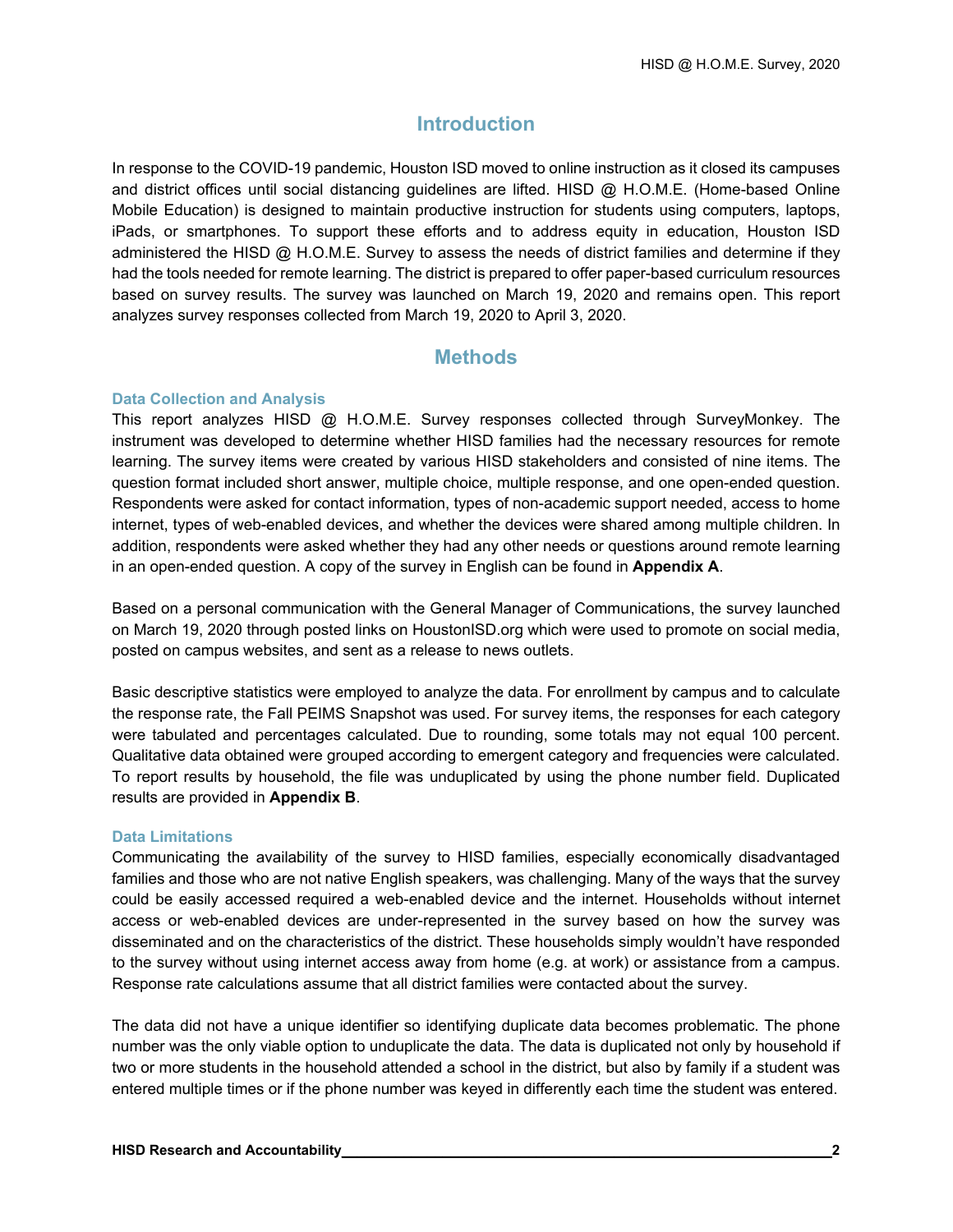Although there was only one respondent who left the phone number blank, there were 132 who entered information such as a name, an email address, "Don't have a phone," or "N/A." These responses were the most prevalent, but other responses were provided.

When duplicates were removed in Excel based on the phone number, the entry with the most recent response was kept. Therefore, Community Services and HCC Life Skills are not included in the campus list since those entries were not the most recent.

Some respondents indicated that they shared a web-enabled device, but on the survey, they didn't indicate any particular device (Smartphone, Tablet, or Desktop/laptop). On the campus data table, these were coded as sharing a device rather than having no device.

#### **Results**

#### **Participation**

There was a total of 81,101 duplicated respondents who completed the survey as of April 3, 2020 reflecting a 38.7 percent response rate based on the Fall PEIMS Snapshot for district enrollment of 209,309 students. These responses represented 56,956 households. Out of 280 campuses and programs in Houston ISD, unduplicated responses were received from 278.

The survey was administered in four languages with the following unduplicated percentages ranked highest to lowest: English (88.7 percent), Spanish (11.2 percent), Arabic (0.09 percent) and Vietnamese (0.06 percent) (**Figure 1A** ). Graphs for duplicated counts are in **Appendix B (Figure 1B,** p. 18**)**.

#### **Figure 1A. Respondents by Language Version, Unduplicated**

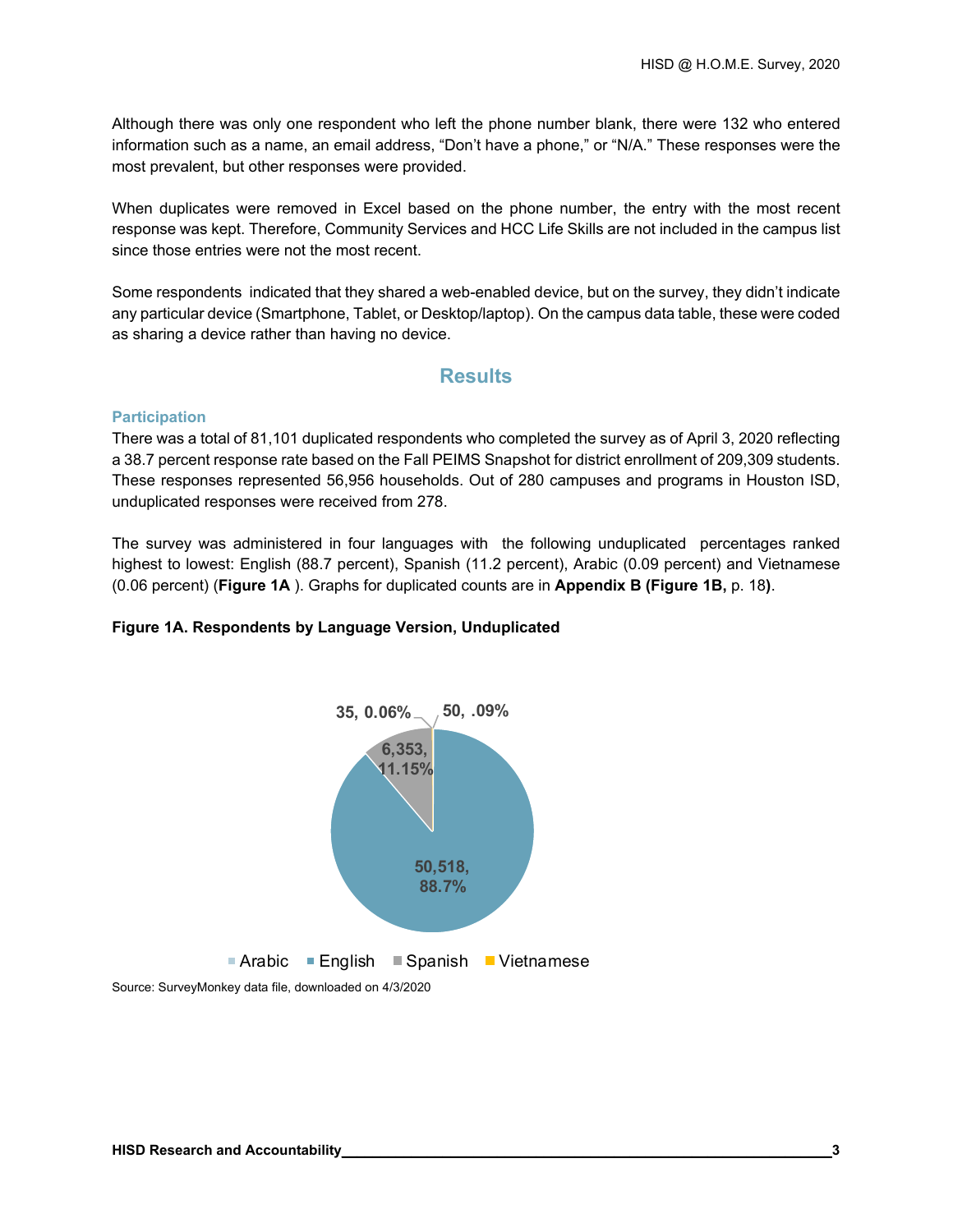#### *Do you currently have home internet access?*

- **Figure 2A s**hows the number and percentage of households indicating whether or not they had home internet. Results for duplicated counts are in **Appendix B** (**Figure 2B**, p. 18).
- Based on survey results, 86.1 percent of households indicated they had access to home internet compared to 13.9 percent who indicated they did not have access to home internet. (Figure 2A).

**Figure 2A. Home Internet Status: Yes (With Access) and No (Without Access), Unduplicated** 



Source: SurveyMonkey data file, downloaded on 4/3/2020

*What type of device do you have? Please check all that apply.* 

- **Figure 3A** (p. 5) depicts the number and percentage of web-enabled devices that respondents indicated they had. The percentages are based on the total number for each device type divided by the total number of unduplicated respondents. Results for duplicated counts are in **Appendix B** (**Figure 3B**, p. 19)
- The highest percentage of households indicated they had a smartphone (73.3 percent) followed by a desktop/laptop computer (56.6 percent).
- On the survey, respondents could select which web-enabled device (s) they had. However, some respondents did not select any of the devices on the survey, but they did select that their devices were shared among multiple children. Of interest, 3.4 percent of unduplicated respondents indicated that their devices were shared among multiple children, yet they did not select any of the devices on the survey form.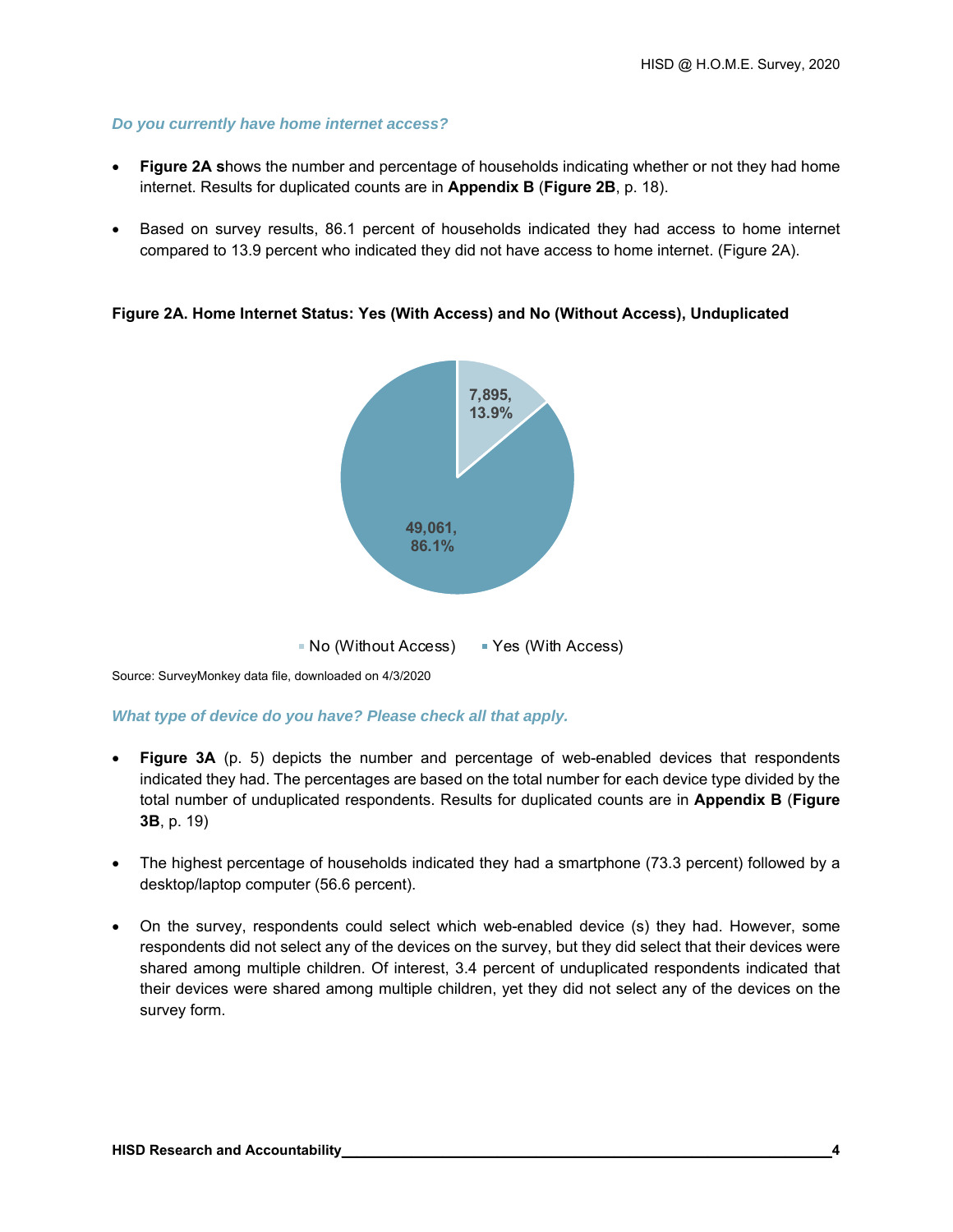

#### **Figure 3A. Types of Web-Enabled Devices, Unduplicated**

Source: SurveyMonkey data file, downloaded on 4/3/2020

#### *Are there any other needs or questions that you have around remote learning?*

**Table 1** summarizes the 24 emergent categories based on feedback from the 17,911 respondents out of 81,101 respondents or 22 percent. These reflect duplicated counts by household. The categories are ranked highest to lowest to the item addressing other needs or questions around remote learning. The top three categories were *Nothing* (35.9 percent), *No device* (22.4 percent), and *questions centering on the school day schedule/format* (11.7 percent). Approximately thirty-six percent of respondents indicated they did not have any other needs or questions about remote learning. If these respondents are removed from the total, 8.6 percent of respondents indicated they had *no internet*, reflecting the third highest emergent category, followed by *Need technical assistance* (6.9 percent), and *Devices shared among multiple children* at 5.7 percent.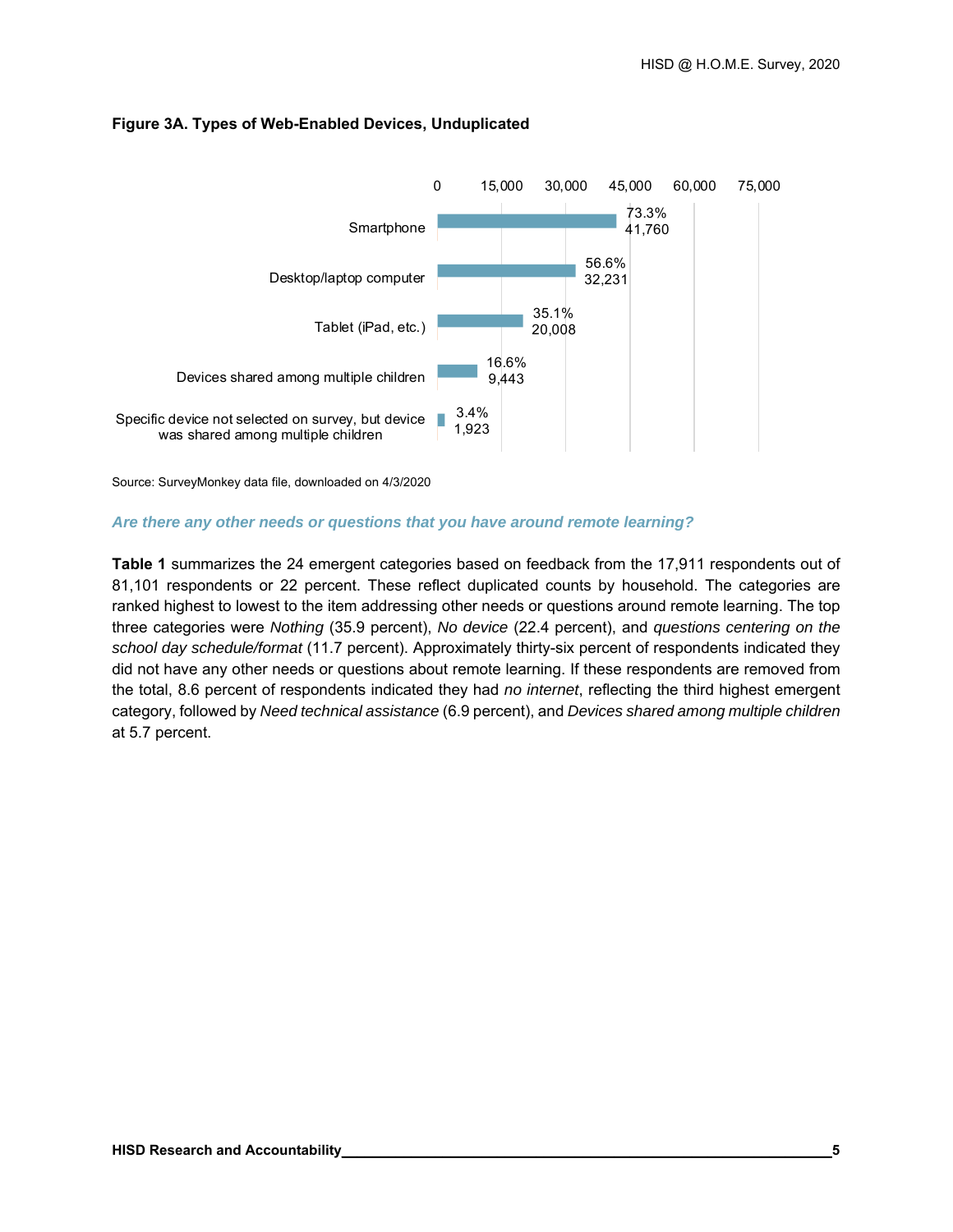| Table 1. Number and Percentage or Respondents by Response Category |        |            |                        |
|--------------------------------------------------------------------|--------|------------|------------------------|
| <b>Response Category</b>                                           | Count  | % of Total | % Total w/o<br>Nothing |
| Nothing                                                            | 6,422  | 35.9       |                        |
| No device                                                          | 4.008  | 22.4       | 34.9                   |
| Question about school day schedule/format                          | 2,088  | 11.7       | 18.2                   |
| No internet                                                        | 988    | 5.5        | 8.6                    |
| Need technical assistance                                          | 797    | 4.4        | 6.9                    |
| Sharing devices/Multiple children                                  | 653    | 3.6        | 5.7                    |
| Miscellaneous                                                      | 467    | 2.6        | 4.1                    |
| Need paper packets                                                 | 329    | 1.8        | 2.9                    |
| Special education needs                                            | 236    | 1.3        | 2.1                    |
| Need parent resources                                              | 234    | 1.3        | 2.0                    |
| Need food or cleaning supplies                                     | 213    | 1.2        | 1.9                    |
| Question about promotion/graduation                                | 189    | 1.1        | 1.6                    |
| Concern about communicating with teachers/school                   | 188    | 1.0        | 1.6                    |
| Question about curriculum                                          | 184    | 1.0        | 1.6                    |
| Question about grading                                             | 163    | 0.9        | 1.4                    |
| Help with schoolwork                                               | 160    | 0.9        | 1.4                    |
| Are we going back to school?                                       | 136    | 0.8        | 1.2                    |
| Concern about workload                                             | 115    | 0.6        | 1.0                    |
| Need financial assistance for rent/bills                           | 108    | 0.6        | 0.9                    |
| Question about testing                                             | 71     | 0.4        | 0.6                    |
| Provided contact information                                       | 64     | 0.4        | 0.6                    |
| Language barriers                                                  | 42     | 0.2        | 0.4                    |
| Need school supplies/textbooks                                     | 41     | 0.2        | 0.4                    |
| <b>Transitional living/Homeless</b>                                | 15     | 0.1        | 0.1                    |
| <b>Grand Total</b>                                                 | 17,911 | 100.0      |                        |
| Grand Total w/o Nothing                                            | 11,489 | 100.0      |                        |

#### **Campus Results**

**Table 2** (pp.7–16) shows the enrollment, number of survey respondents, survey participation rates, and the number and percentage of survey responses to questions 7 and 8 by campus.

- Bellaire High School had the highest number of survey respondents with 2,155, followed by Chavez High school with 1,450 respondents, and Burbank Middle School with 1,357 respondents. Three campuses had fewer than five respondents, all of which were Alternative schools or programs.
- Piney Point Elementary School had the highest number of survey respondents that had no web-enabled device with 135, followed by Burbank Middle School and Cunningham Elementary School with 95 respondents, and R.P. Harris with 82 respondents.
- Rodriguez Elementary School (N=278), Piney Point Elementary School (N=251), Chavez High School (N=241), Burbank Middle School (N=234), and Sharpstown High School (N=204) had the highest number of respondents indicate they did not have access to home internet.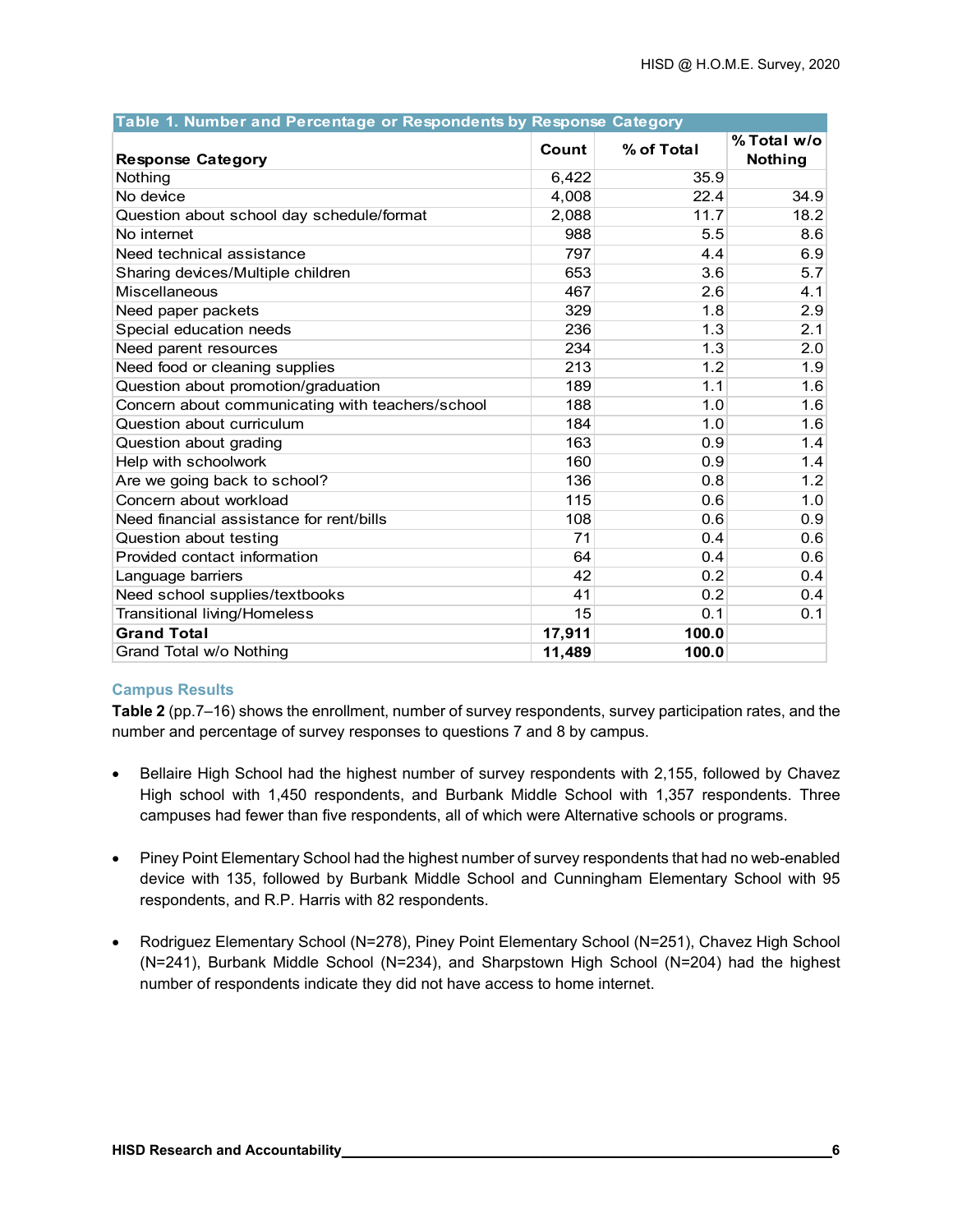| Table 2. HISD @ H.O.M.E Survey Results by Campus |                                 |                                   |                                  |      |                 |                      |                |               |                                     |      |                                      |      |                  |      |
|--------------------------------------------------|---------------------------------|-----------------------------------|----------------------------------|------|-----------------|----------------------|----------------|---------------|-------------------------------------|------|--------------------------------------|------|------------------|------|
|                                                  |                                 |                                   |                                  |      |                 | <b>Home Internet</b> |                |               |                                     |      | <b>Type of Device</b>                |      |                  |      |
| SchNo.                                           | <b>School Name</b>              | <b>PEIMS</b><br><b>Enrollment</b> | <b>Total</b><br><b>Responses</b> |      | <b>Yes</b>      |                      |                | <b>No</b>     | <b>Web-Enabled</b><br><b>Device</b> |      | <b>Device</b><br>Shared <sup>±</sup> |      | <b>No Device</b> |      |
|                                                  |                                 | $\overline{\mathsf{N}}$           | N                                | $\%$ | N.              | %                    | N              | $\frac{9}{6}$ | N                                   | $\%$ | $\overline{\mathsf{N}}$              | $\%$ | N                | $\%$ |
| 102                                              | <b>Alcott ES</b>                | 229                               | 36                               | 15.7 | $\overline{21}$ | 58.3                 | 15             | 41.7          | $\overline{26}$                     | 72.2 | 4                                    | 11.1 | $6 \mid$         | 16.7 |
| 104                                              | Almeda ES                       | 846                               | 263                              | 31.1 | 214             | 81.4                 | 49             | 18.6          | 236                                 | 89.7 | 14                                   | 5.3  | 13               | 4.9  |
| 105                                              | Anderson ES                     | 756                               | 128                              | 16.9 | 99              | 77.3                 | 29             | 22.7          | 114                                 | 89.1 | 9                                    | 7.0  | 5                | 3.9  |
| 478                                              | Arabic Immersion                | 407                               | 230                              | 56.5 | 223             | 97.0                 | $\overline{7}$ | 3.0           | 209                                 | 90.9 | 12                                   | 5.2  | 9                | 3.9  |
| 273                                              | Ashford ES                      | 624                               | 96                               | 15.4 | 88              | 91.7                 | 8              | 8.3           | 87                                  | 90.6 | $\overline{4}$                       | 4.2  | 5                | 5.2  |
| 274                                              | Askew ES                        | 933                               | 142                              | 15.2 | 132             | 93.0                 | 10             | 7.0           | 129                                 | 90.8 | 9                                    | 6.3  | 4                | 2.8  |
| 106                                              | <b>Atherton ES</b>              | 569                               | 48                               | 8.4  | 44              | 91.7                 | $\overline{4}$ | 8.3           | 40                                  | 83.3 | 5                                    | 10.4 | 3                | 6.3  |
| 041                                              | <b>Attucks MS</b>               | 425                               | 111                              | 26.1 | 94              | 84.7                 | 17             | 15.3          | 94                                  | 84.7 | 9                                    | 8.1  | 8                | 7.2  |
| 001                                              | <b>Austin HS</b>                | 1,618                             | 426                              | 26.3 | 333             | 78.2                 | 93             | 21.8          | 401                                 | 94.1 | 15                                   | 3.5  | 10               | 2.3  |
| 107                                              | <b>Barrick ES</b>               | 629                               | 344                              | 54.7 | 279             | 81.1                 | 65             | 18.9          | 304                                 | 88.4 | 13                                   | 3.8  | 27               | 7.8  |
| 108                                              | <b>Bastian ES</b>               | 675                               | 91                               | 13.5 | 71              | 78.0                 | 20             | 22.0          | 72                                  | 79.1 | $\overline{7}$                       | 7.7  | 12               | 13.2 |
| 467                                              | <b>Baylor College MS</b>        | 632                               | 174                              | 27.5 | 162             | 93.1                 | 12             | 6.9           | 157                                 | 90.2 | 10                                   | 5.7  | $\overline{7}$   | 4.0  |
| 234                                              | <b>BCM Biotech Acad at Rusk</b> | 418                               | 128                              | 30.6 | 115             | 89.8                 | 13             | 10.2          | 115                                 | 89.8 | 2                                    | 1.6  | 11               | 8.6  |
| 151                                              | <b>Bell ES</b>                  | 718                               | 230                              | 32.0 | 207             | 90.0                 | 23             | 10.0          | 212                                 | 92.2 | 12                                   | 5.2  | 6                | 2.6  |
| 002                                              | <b>Bellaire HS</b>              | 3,440                             | 2,251                            | 65.4 | 2,155           | 95.7                 | 96             | 4.3           | 2217                                | 98.5 | 11                                   | 0.5  | 23               | 1.0  |
| 360                                              | <b>Bellfort ECC</b>             | 366                               | 147                              | 40.2 | 114             | 77.6                 | 33             | 22.4          | 136                                 | 92.5 | 6                                    | 4.1  | $\overline{5}$   | 3.4  |
| 295                                              | <b>Benavidez ES</b>             | 1,070                             | 61                               | 5.7  | 48              | 78.7                 | 13             | 21.3          | 52                                  | 85.2 | 6                                    | 9.8  | $\overline{3}$   | 4.9  |
| 268                                              | <b>Benbrook ES</b>              | 576                               | 75                               | 13.0 | 65              | 86.7                 | 10             | 13.3          | 68                                  | 90.7 | 3                                    | 4.0  | 4                | 5.3  |
| 109                                              | <b>Berry ES</b>                 | 824                               | 183                              | 22.2 | 147             | 80.3                 | 36             | 19.7          | 164                                 | 89.6 | 11                                   | 6.0  | 8                | 4.4  |
| 042                                              | <b>Black MS</b>                 | 1,302                             | 381                              | 29.3 | 356             | 93.4                 | 25             | 6.6           | 347                                 | 91.1 | 11                                   | 2.9  | 23               | 6.0  |
| 110                                              | <b>Blackshear ES</b>            | 422                               | 32                               | 7.6  | 23              | 71.9                 | 9              | 28.1          | 27                                  | 84.4 | $\overline{2}$                       | 6.3  | $\overline{3}$   | 9.4  |
| $111$                                            | <b>Bonham ES</b>                | 963                               | 290                              | 30.1 | 212             | 73.1                 | 78             | 26.9          | 252                                 | 86.9 | 15                                   | 5.2  | 23               | 7.9  |
| 112                                              | <b>Bonner ES</b>                | 771                               | 133                              | 17.3 | 115             | 86.5                 | 18             | 13.5          | 120                                 | 90.2 | 6                                    | 4.5  | $\overline{7}$   | 5.3  |
| 114                                              | <b>Braeburn ES</b>              | 593                               | 418                              | 70.5 | 292             | 69.9                 | 126            | 30.1          | 362                                 | 86.6 | 3                                    | 0.7  | 53               | 12.7 |
| 116                                              | <b>Briargrove ES</b>            | 890                               | 558                              | 62.7 | 540             | 96.8                 | 18             | 3.2           | 537                                 | 96.2 | 10                                   | 1.8  | 11               | 2.0  |
| 344                                              | Briarmeadow                     | 619                               | 107                              | 17.3 | 105             | 98.1                 | $\overline{c}$ | 1.9           | 102                                 | 95.3 | $\overline{2}$                       | 1.9  | 3                | 2.8  |
| 117                                              | <b>Briscoe ES</b>               | 271                               | 25                               | 9.2  | 23              | 92.0                 | $\overline{2}$ | 8.0           | 22                                  | 88.0 | $\overline{3}$                       | 12.0 | $\mathbf 0$      | 0.0  |
| 119                                              | <b>Brookline ES</b>             | 877                               | 361                              | 41.2 | 279             | 77.3                 | 82             | 22.7          | 325                                 | 90.0 | 12                                   | 3.3  | 24               | 6.6  |
| 120                                              | <b>Browning ES</b>              | 531                               | 222                              | 41.8 | 189             | 85.1                 | 33             | 14.9          | 203                                 | 91.4 | 12                                   | 5.4  | 7                | 3.2  |
| 121                                              | <b>Bruce ES</b>                 | 435                               | 27                               | 6.2  | 21              | 77.8                 | 6              | 22.2          | 24                                  | 88.9 | 2                                    | 7.4  | $\mathbf{1}$     | 3.7  |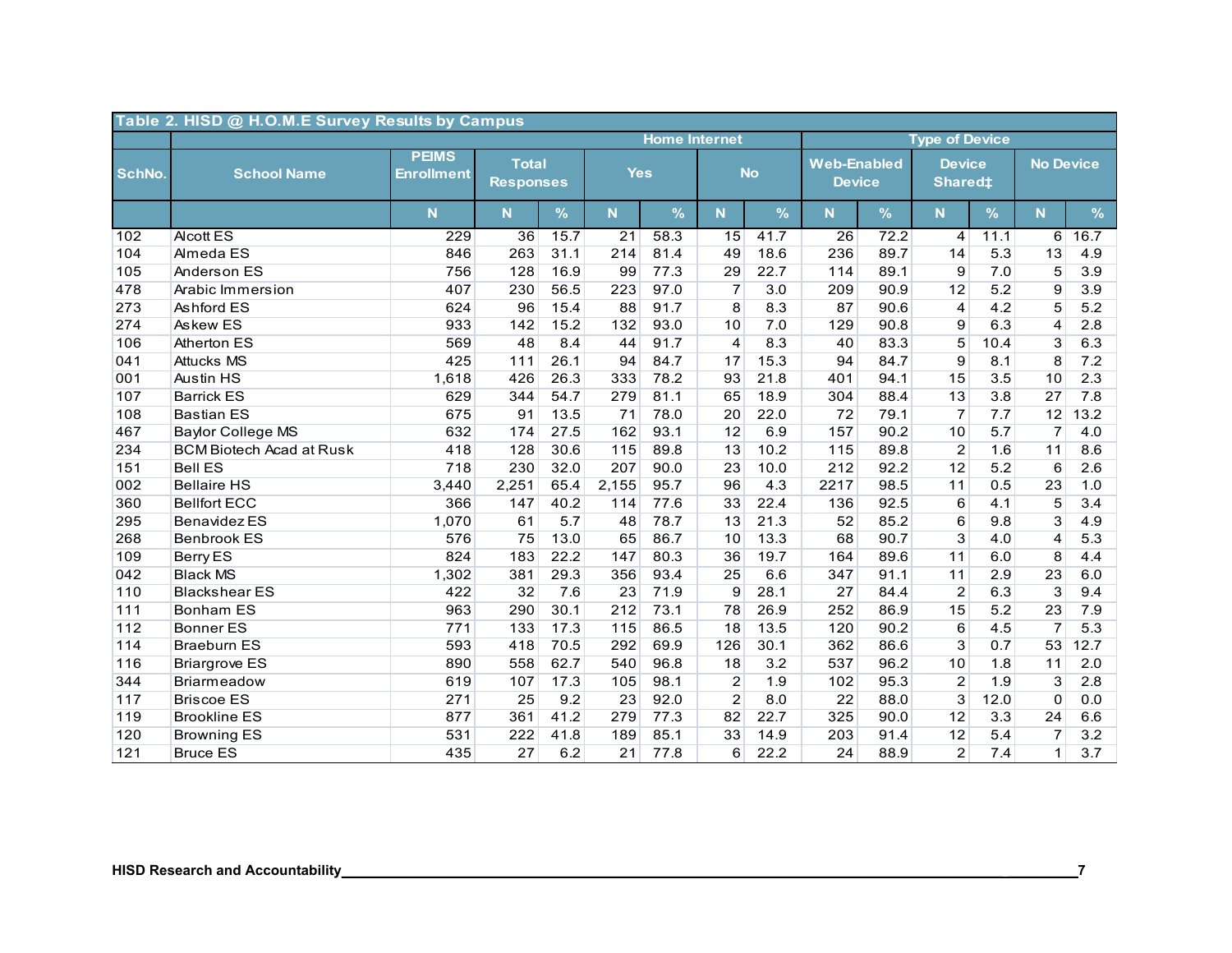|                   | Table 2. HISD @ H.O.M.E Survey Results by Campus (Continued) |                                   |                                  |               |            |                      |                |               |                                     |               |                                      |      |                  |               |
|-------------------|--------------------------------------------------------------|-----------------------------------|----------------------------------|---------------|------------|----------------------|----------------|---------------|-------------------------------------|---------------|--------------------------------------|------|------------------|---------------|
|                   |                                                              |                                   |                                  |               |            | <b>Home Internet</b> |                |               |                                     |               | <b>Type of Device</b>                |      |                  |               |
| <b>Sch</b><br>No. | <b>School Name</b>                                           | <b>PEIMS</b><br><b>Enrollment</b> | <b>Total</b><br><b>Responses</b> |               | <b>Yes</b> |                      |                | <b>No</b>     | <b>Web-Enabled</b><br><b>Device</b> |               | <b>Device</b><br>Shared <sup>‡</sup> |      | <b>No Device</b> |               |
|                   |                                                              | N.                                | N                                | $\frac{9}{6}$ | N.         | $\frac{9}{6}$        | N.             | $\frac{9}{6}$ | N                                   | $\frac{9}{6}$ | <b>N</b>                             | %    | N.               | $\frac{9}{6}$ |
| 122               | <b>Burbank ES</b>                                            | 910                               | 103                              | 11.3          | 82         | 79.6                 | 21             | 20.4          | 89                                  | 86.4          | $\overline{7}$                       | 6.8  | 7                | 6.8           |
| 043               | <b>Burbank MS</b>                                            | 1,538                             | 1,357                            | 88.2          | 1,123      | 82.8                 | 234            | 17.2          | 1239                                | 91.3          | 23                                   | 1.7  | 95               | 7.0           |
| 124               | <b>Burnet ES</b>                                             | 446                               | 106                              | 23.8          | 87         | 82.1                 | 19             | 17.9          | 89                                  | 84.0          | 13                                   | 12.3 | $\overline{4}$   | 3.8           |
| 125               | <b>Burrus ES</b>                                             | 372                               | 28                               | 7.5           | 23         | 82.1                 | 5              | 17.9          | 24                                  | 85.7          |                                      | 0.0  | $\overline{4}$   | 14.3          |
| 275               | <b>Bush ES</b>                                               | 892                               | 172                              | 19.3          | 169        | 98.3                 | 3              | 1.7           | 166                                 | 96.5          | 4                                    | 2.3  | $\overline{2}$   | 1.2           |
| 287               | Cage ES                                                      | 514                               | 276                              | 53.7          | 237        | 85.9                 | 39             | 14.1          | 249                                 | 90.2          | 19                                   | 6.9  | 8                | 2.9           |
| 322               | Carnegie HS                                                  | 854                               | 457                              | 53.5          | 444        | 97.2                 | 13             | 2.8           | 455                                 | 99.6          | $\mathbf{1}$                         | 0.2  | $\mathbf 1$      | 0.2           |
| 292               | Carrillo ES                                                  | 533                               | 114                              | 21.4          | 101        | 88.6                 | 13             | 11.4          | 103                                 | 90.4          | 5                                    | 4.4  | 6                | 5.3           |
| 323               | Challenge EC HS                                              | 473                               | 134                              | 28.3          | 117        | 87.3                 | 17             | 12.7          | 131                                 | 97.8          |                                      | 0.0  | 3                | 2.2           |
| 027               | <b>Chavez HS</b>                                             | 2,774                             | 1,450                            | 52.3          | 1,209      | 83.4                 | 241            | 16.6          | 1419                                | 97.9          | 13                                   | 0.9  | 18               | 1.2           |
| 071               | Chrysalis MS                                                 | 277                               | 155                              | 56.0          | 152        | 98.1                 | 3              | 1.9           | 150                                 | 96.8          | $\overline{4}$                       | 2.6  | $\mathbf{1}$     | 0.6           |
| 048               | <b>Clifton MS</b>                                            | 622                               | 87                               | 14.0          | 76         | 87.4                 | 11             | 12.6          | 73                                  | 83.9          | $\overline{7}$                       | 8.0  | $\overline{7}$   | 8.0           |
| 123               | <b>Codwell ES</b>                                            | 401                               | 176                              | 43.9          | 155        | 88.1                 | 21             | 11.9          | 151                                 | 85.8          | 11                                   | 6.3  | 14               | 8.0           |
| 013               | <b>Community Services</b>                                    | 138                               |                                  |               |            |                      |                |               |                                     |               |                                      |      |                  |               |
| 130               | Condit ES                                                    | 782                               | 87                               | 11.1          | 82         | 94.3                 | 5              | 5.7           | 82                                  | 94.3          | $\overline{c}$                       | 2.3  | 3                | 3.4           |
| 358               | Cook ES                                                      | 653                               | 218                              | 33.4          | 175        | 80.3                 | 43             | 19.7          | 185                                 | 84.9          | 14                                   | 6.4  | 19               | 8.7           |
| 132               | Coop ES                                                      | 739                               | 119                              | 16.1          | 96         | 80.7                 | 23             | 19.3          | 102                                 | 85.7          | $\overline{5}$                       | 4.2  | 12               | 10.1          |
| 133               | <b>Cornelius ES</b>                                          | 868                               | 252                              | 29.0          | 227        | 90.1                 | 25             | 9.9           | 226                                 | 89.7          | 18                                   | 7.1  | 8                | 3.2           |
| 290               | Crespo ES                                                    | 724                               | 90                               | 12.4          | 75         | 83.3                 | 15             | 16.7          | 82                                  | 91.1          | $\overline{3}$                       | 3.3  | 5                | 5.6           |
| 135               | <b>Crockett ES</b>                                           | 559                               | 168                              | 30.1          | 158        | 94.0                 | 10             | 6.0           | 150                                 | 89.3          | 14                                   | 8.3  | $\overline{4}$   | 2.4           |
| 044               | <b>Cullen MS</b>                                             | 366                               | 43                               | 11.7          | 36         | 83.7                 | $\overline{7}$ | 16.3          | 35                                  | 81.4          | 4                                    | 9.3  | 4                | 9.3           |
| 136               | Cunningham ES                                                | 697                               | 509                              | 73.0          | 397        | 78.0                 | 112            | 22.0          | 400                                 | 78.6          | 14                                   | 2.8  | 95               | 18.7          |
| 466               | <b>DAEP EL</b>                                               | 1                                 |                                  | 8 800.0       |            | 8 100.0              | $\mathbf 0$    | 0.0           | $\overline{5}$                      | 62.5          | $\overline{2}$                       | 25.0 | 1 <sup>1</sup>   | 12.5          |
| 396               | Daily ES                                                     | 801                               | 142                              | 17.7          | 137        | 96.5                 | $\overline{5}$ | 3.5           | 137                                 | 96.5          | $\overline{3}$                       | 2.1  | $\overline{2}$   | 1.4           |
| 297               | Davila ES                                                    | 448                               | 98                               | 21.9          | 76         | 77.6                 | 22             | 22.4          | 88                                  | 89.8          | $\overline{6}$                       | 6.1  | 4                | 4.1           |
| 137               | De Chaumes ES                                                | 853                               | 89                               | 10.4          | 80         | 89.9                 | 9              | 10.1          | 81                                  | 91.0          | $\overline{5}$                       | 5.6  | 3                | 3.4           |
| 045               | Deady MS                                                     | 701                               | 93                               | 13.3          | 78         | 83.9                 | 15             | 16.1          | 88                                  | 94.6          | $\overline{2}$                       | 2.2  | $\overline{3}$   | 3.2           |
| 383               | DeAnda ES                                                    | 691                               | 64                               | 9.3           | 54         | 84.4                 | 10             | 15.6          | 54                                  | 84.4          | 6                                    | 9.4  | $\overline{4}$   | 6.3           |
| 026               | <b>DeBakey HS</b>                                            | 871                               | 194                              | 22.3          | 187        | 96.4                 | $\overline{7}$ | 3.6           | 192                                 | 99.0          | $\mathbf{1}$                         | 0.5  | $\mathbf{1}$     | 0.5           |
| 138               | DeZavala ES                                                  | 571                               | 171                              | 29.9          | 148        | 86.5                 | 23             | 13.5          | 147                                 | 86.0          | 12                                   | 7.0  | 12               | 7.0           |
| 140               | Dogan ES                                                     | 616                               | 85                               | 13.8          | 48         | 56.5                 | 37             | 43.5          | 54                                  | 63.5          | 4                                    | 4.7  | 27               | 31.8          |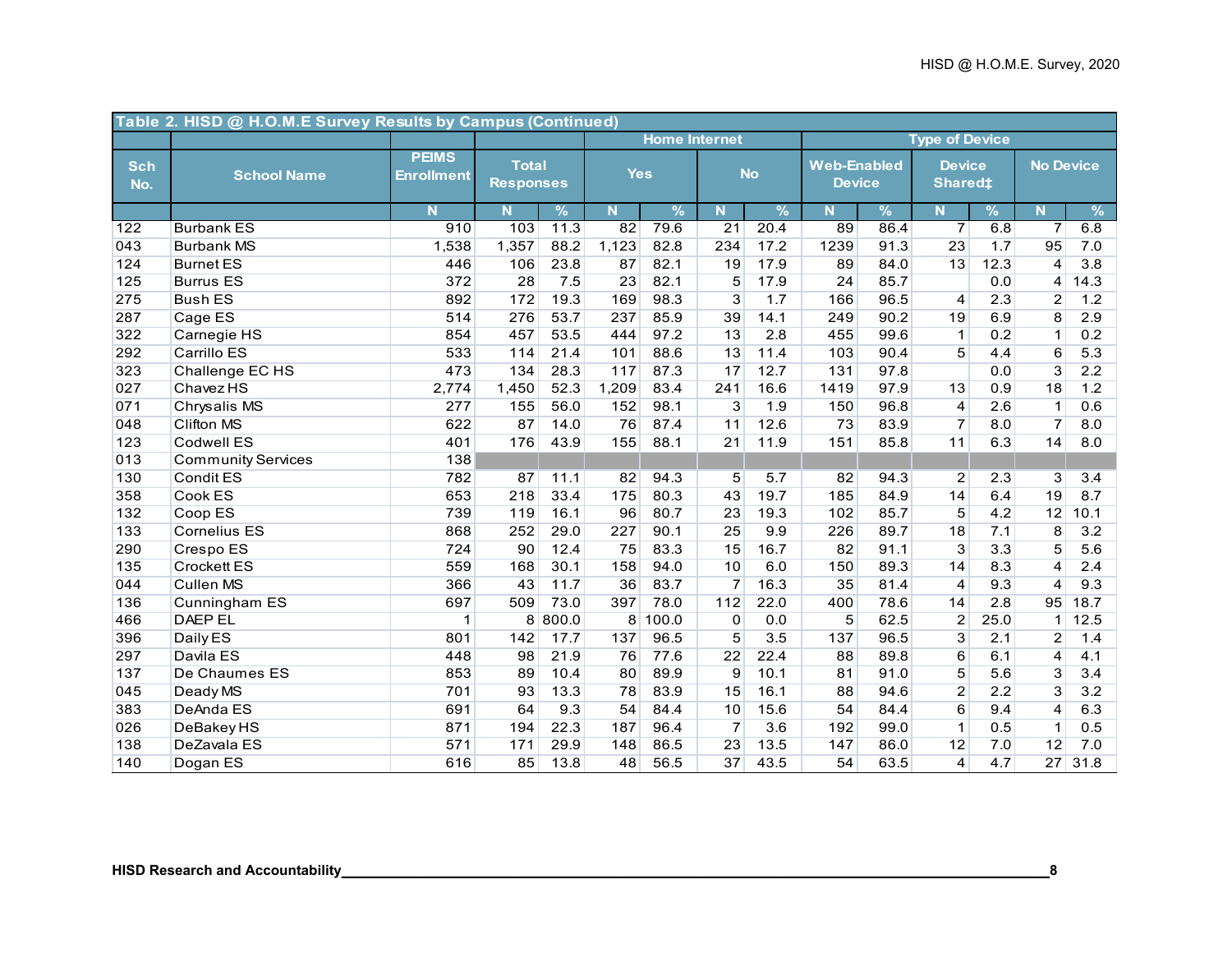|                   | Table 2. HISD @ H.O.M.E Survey Results by Campus (Continued) |                                   |                                  |               |            |                      |                |           |                                     |               |                                 |      |                         |      |
|-------------------|--------------------------------------------------------------|-----------------------------------|----------------------------------|---------------|------------|----------------------|----------------|-----------|-------------------------------------|---------------|---------------------------------|------|-------------------------|------|
|                   |                                                              |                                   |                                  |               |            | <b>Home Internet</b> |                |           |                                     |               | <b>Type of Device</b>           |      |                         |      |
| <b>Sch</b><br>No. | <b>School Name</b>                                           | <b>PEIMS</b><br><b>Enrollment</b> | <b>Total</b><br><b>Responses</b> |               | <b>Yes</b> |                      |                | <b>No</b> | <b>Web-Enabled</b><br><b>Device</b> |               | <b>Device</b><br><b>Shared#</b> |      | <b>No Device</b>        |      |
|                   |                                                              | N.                                | N <sub>1</sub>                   | $\frac{9}{6}$ | N.         | $\frac{9}{6}$        | N              | %         | N.                                  | $\frac{9}{6}$ | $\mathbf N$                     | $\%$ | $\overline{\mathsf{N}}$ | $\%$ |
| 115               | Durham ES                                                    | 625                               | 129                              | 20.6          | 114        | 88.4                 | 15             | 11.6      | 122                                 | 94.6          | 6                               | 4.7  | $\mathbf{1}$            | 0.8  |
| 144               | Durkee ES                                                    | 567                               | 75                               | 13.2          | 65         | 86.7                 | 10             | 13.3      | 61                                  | 81.3          | $\overline{2}$                  | 2.7  | 12                      | 16.0 |
| 345               | East EC HS                                                   | 457                               | 492                              | 107.7         | 475        | 96.5                 | 17             | 3.5       | 483                                 | 98.2          | $\overline{3}$                  | 0.6  | 6                       | 1.2  |
| 301               | Eastwood Acad HS                                             | 447                               | 170                              | 38.0          | 161        | 94.7                 | 9              | 5.3       | 167                                 | 98.2          |                                 | 0.0  | 3                       | 1.8  |
| 046               | <b>Edison MS</b>                                             | 665                               | 151                              | 22.7          | 126        | 83.4                 | 25             | 16.6      | 131                                 | 86.8          | 9                               | 6.0  | 11                      | 7.3  |
| 147               | <b>Eliot ES</b>                                              | 600                               | 265                              | 44.2          | 209        | 78.9                 | 56             | 21.1      | 234                                 | 88.3          | 13                              | 4.9  | 18                      | 6.8  |
| 475               | <b>Elmore ES</b>                                             | 655                               | 58                               | 8.9           | 49         | 84.5                 | 9              | 15.5      | 49                                  | 84.5          | $\overline{3}$                  | 5.2  | 6                       | 10.3 |
| 148               | <b>Elrod ES</b>                                              | 777                               | 218                              | 28.1          | 168        | 77.1                 | 50             | 22.9      | 197                                 | 90.4          | 6                               | 2.8  | 15                      | 6.9  |
| 149               | <b>Emerson ES</b>                                            | 936                               | 48                               | 5.1           | 43         | 89.6                 | 5              | 10.4      | 43                                  | 89.6          | $\overline{c}$                  | 4.2  | 3                       | 6.3  |
| 350               | Energized ECC                                                | 554                               | 49                               | 8.8           | 38         | 77.6                 | 11             | 22.4      | 42                                  | 85.7          | 3                               | 6.1  | 4                       | 8.2  |
| 364               | <b>Energized ES</b>                                          | 1,622                             | 58                               | 3.6           | 47         | 81.0                 | 11             | 19.0      | 48                                  | 82.8          | $\overline{4}$                  | 6.9  | 6                       | 10.3 |
| 342               | Energized MS                                                 | 589                               | 406                              | 68.9          | 347        | 85.5                 | 59             | 14.5      | 386                                 | 95.1          | 9                               | 2.2  | 11                      | 2.7  |
| 468               | Energy Inst HS                                               | 741                               | 129                              | 17.4          | 122        | 94.6                 | $\overline{7}$ | 5.4       | 126                                 | 97.7          | 3                               | 2.3  | $\Omega$                | 0.0  |
| 321               | <b>E-STEM Central HS</b>                                     | 307                               | 22                               | 7.2           | 19         | 86.4                 | 3              | 13.6      | 21                                  | 95.5          |                                 | 0.0  | $\mathbf{1}$            | 4.5  |
| 459               | <b>E-STEM Central MS</b>                                     | 279                               | 145                              | 52.0          | 120        | 82.8                 | 25             | 17.2      | 135                                 | 93.1          | 4                               | 2.8  | 6                       | 4.1  |
| 455               | <b>E-STEM West HS</b>                                        | 227                               | 210                              | 92.5          | 153        | 72.9                 | 57             | 27.1      | 196                                 | 93.3          | 3                               | 1.4  | 11                      | 5.2  |
| 390               | E-STEM West MS                                               | 163                               | 104                              | 63.8          | 86         | 82.7                 | 18             | 17.3      | 100                                 | 96.2          | $\mathbf{1}$                    | 1.0  | $\overline{3}$          | 2.9  |
| 352               | Farias ECC                                                   | 434                               | 81                               | 18.7          | 72         | 88.9                 | 9              | 11.1      | 72                                  | 88.9          | 4                               | 4.9  | $\overline{5}$          | 6.2  |
| 152               | <b>Field ES</b>                                              | 432                               | 148                              | 34.3          | 140        | 94.6                 | 8              | 5.4       | 134                                 | 90.5          | $\overline{7}$                  | 4.7  | $\overline{7}$          | 4.7  |
| 078               | <b>Fleming MS</b>                                            | 438                               | 26                               | 5.9           | 22         | 84.6                 | 4              | 15.4      | 24                                  | 92.3          |                                 | 0.0  | $\overline{2}$          | 7.7  |
| 271               | Foerster ES                                                  | 755                               | 43                               | 5.7           | 35         | 81.4                 | 8              | 18.6      | 33                                  | 76.7          | 3                               | 7.0  | $\overline{7}$          | 16.3 |
| 153               | Fondren ES                                                   | 313                               | 95                               | 30.4          | 80         | 84.2                 | 15             | 15.8      | 85                                  | 89.5          | 5                               | 5.3  | 5                       | 5.3  |
| 072               | Fondren MS                                                   | 1,050                             | 238                              | 22.7          | 194        | 81.5                 | 44             | 18.5      | 212                                 | 89.1          | 12                              | 5.0  | 14                      | 5.9  |
| 047               | <b>Fonville MS</b>                                           | 724                               | 115                              | 15.9          | 93         | 80.9                 | 22             | 19.1      | 107                                 | 93.0          | 3                               | 2.6  | 5                       | 4.3  |
| 470               | Fonwood ECC                                                  | 545                               | 20                               | 3.7           | 15         | 75.0                 | 5              | 25.0      | 17                                  | 85.0          | $\mathbf{1}$                    | 5.0  | $\overline{2}$          | 10.0 |
| 476               | Forest Brook MS                                              | 806                               | 76                               | 9.4           | 62         | 81.6                 | 14             | 18.4      | 58                                  | 76.3          | 8                               | 10.5 | 10 <sup>1</sup>         | 13.2 |
| 154               | Foster ES                                                    | 456                               | 122                              | 26.8          | 100        | 82.0                 | 22             | 18.0      | 107                                 | 87.7          | $\overline{7}$                  | 5.7  | 8                       | 6.6  |
| 155               | <b>Franklin ES</b>                                           | 401                               | 40                               | 10.0          | 36         | 90.0                 | 4              | 10.0      | 32                                  | 80.0          | $\overline{2}$                  | 5.0  | 6                       | 15.0 |
| 156               | Frost ES                                                     | 610                               | 87                               | 14.3          | 77         | 88.5                 | 10             | $11.5$    | 73                                  | 83.9          | 5                               | 5.7  | 9                       | 10.3 |
| 004               | Furr HS                                                      | 1,123                             | 664                              | 59.1          | 550        | 82.8                 | 114            | 17.2      | 648                                 | 97.6          | 13                              | 2.0  | 3 <sup>1</sup>          | 0.5  |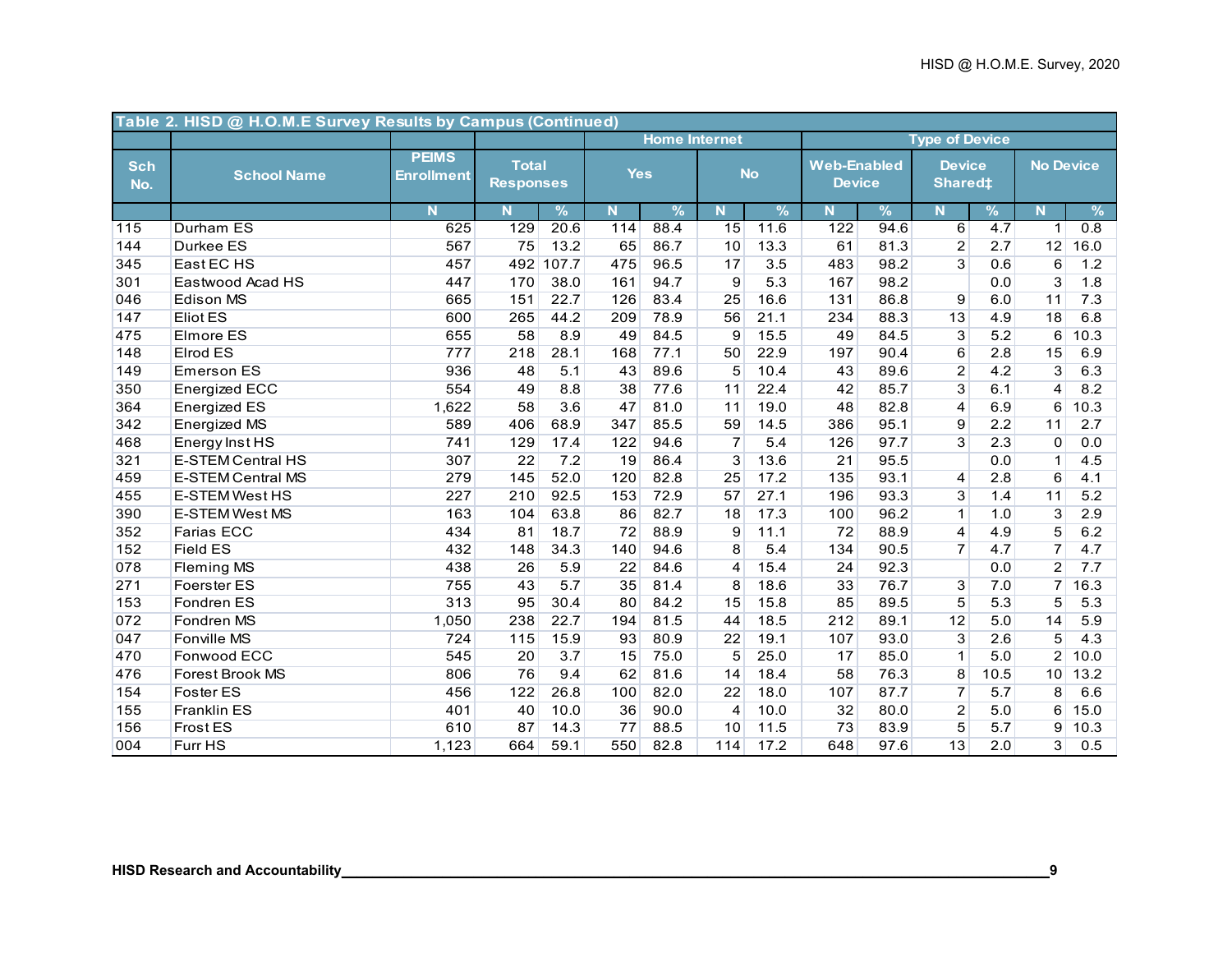|                   | Table 2. HISD @ H.O.M.E Survey Results by Campus (Continued) |                                   |                                  |               |                |                      |                |               |                                     |               |                                 |         |                  |                  |
|-------------------|--------------------------------------------------------------|-----------------------------------|----------------------------------|---------------|----------------|----------------------|----------------|---------------|-------------------------------------|---------------|---------------------------------|---------|------------------|------------------|
|                   |                                                              |                                   |                                  |               |                | <b>Home Internet</b> |                |               |                                     |               | <b>Type of Device</b>           |         |                  |                  |
| <b>Sch</b><br>No. | <b>School Name</b>                                           | <b>PEIMS</b><br><b>Enrollment</b> | <b>Total</b><br><b>Responses</b> |               | <b>Yes</b>     |                      |                | <b>No</b>     | <b>Web-Enabled</b><br><b>Device</b> |               | <b>Device</b><br><b>Shared#</b> |         | <b>No Device</b> |                  |
|                   |                                                              | N.                                | N <sub>1</sub>                   | $\frac{9}{6}$ | N.             | $\frac{9}{6}$        | N.             | $\frac{9}{6}$ | N.                                  | $\frac{9}{6}$ | $\mathbf N$                     | %       | N                | $\%$             |
| 291               | Gallegos ES                                                  | 362                               | $\overline{76}$                  | 21.0          | 59             | 77.6                 | 17             | 22.4          | 67                                  | 88.2          | $\overline{5}$                  | 6.6     | 4                | $\overline{5.3}$ |
| 283               | Garcia ES                                                    | 550                               | 190                              | 34.5          | 137            | 72.1                 | 53             | 27.9          | 146                                 | 76.8          | 21                              | 11.1    | 23               | 12.1             |
| 157               | Garden Oaks                                                  | 849                               | 140                              | 16.5          | 129            | 92.1                 | 11             | 7.9           | 125                                 | 89.3          | $\overline{7}$                  | 5.0     | 8                | 5.7              |
| 158               | Garden Villas ES                                             | 601                               | 95                               | 15.8          | 90             | 94.7                 | 5              | 5.3           | 88                                  | 92.6          | 4                               | 4.2     | $\overline{3}$   | 3.2              |
| 159               | Golfcrest ES                                                 | 608                               | 251                              | 41.3          | 186            | 74.1                 | 65             | 25.9          | 230                                 | 91.6          | 6                               | 2.4     | 15               | 6.0              |
| 162               | Gregg ES                                                     | 463                               | 201                              | 43.4          | 174            | 86.6                 | 27             | 13.4          | 164                                 | 81.6          | 10                              | 5.0     | 27               | 13.4             |
| 058               | Gregory-Lincoln PK-8                                         | 717                               | 110                              | 15.3          | 98             | 89.1                 | 12             | 10.9          | 100                                 | 90.9          | 4                               | 3.6     | 6                | 5.5              |
| 262               | Grissom ES                                                   | 521                               | 92                               | 17.7          | 82             | 89.1                 | 10             | 10.9          | 79                                  | 85.9          | $\overline{4}$                  | 4.3     | 9                | 9.8              |
| 369               | <b>Gross ES</b>                                              | 619                               | 167                              | 27.0          | 155            | 92.8                 | 12             | 7.2           | 156                                 | 93.4          | 5                               | 3.0     | 6                | 3.6              |
| 348               | <b>HAIS HS</b>                                               | 496                               | 269                              | 54.2          | 250            | 92.9                 | 19             | 7.1           | 265                                 | 98.5          | $\mathbf{1}$                    | 0.4     | $\overline{3}$   | 1.1              |
| 131               | <b>Halpin ECC</b>                                            | 436                               | 93                               | 21.3          | 73             | 78.5                 | 20             | 21.5          | 86                                  | 92.5          | 4                               | 4.3     | $\overline{3}$   | 3.2              |
| 049               | <b>Hamilton MS</b>                                           | 1,210                             | 674                              | 55.7          | 600            | 89.0                 | 74             | 11.0          | 626                                 | 92.9          | 25                              | 3.7     | 23               | 3.4              |
| 351               | <b>Harper DAEP</b>                                           | $\overline{5}$                    | $\overline{3}$                   | 60.0          | $\star$        | $\star$              | $\star$        | $\star$       | $\star$                             | $\star$       | $\star$                         | $\star$ | $\star$          | $\star$          |
| 166               | Harris JR ES                                                 | 427                               | 249                              | 58.3          | 169            | 67.9                 | 80             | 32.1          | 213                                 | 85.5          | 9                               | 3.6     | 27               | 10.8             |
| 167               | Harris RP ES                                                 | 620                               | 245                              | 39.5          | 137            | 55.9                 | 108            | 44.1          | 155                                 | 63.3          | 8                               | 3.3     | 82               | 33.5             |
| 051               | Hartman MS                                                   | 1,260                             | 742                              | 58.9          | 621            | 83.7                 | 121            | 16.3          | 663                                 | 89.4          | 30                              | 4.0     | 49               | 6.6              |
| 168               | <b>Hartsfield ES</b>                                         | 422                               | 95                               | 22.5          | 74             | 77.9                 | 21             | 22.1          | 87                                  | 91.6          | 4                               | 4.2     | $\overline{4}$   | 4.2              |
| 169               | <b>Harvard ES</b>                                            | 651                               | 354                              | 54.4          | 352            | 99.4                 | $\overline{c}$ | 0.6           | 342                                 | 96.6          | $\overline{9}$                  | 2.5     | $\mathbf{3}$     | 0.8              |
| 097               | <b>HCC Lifeskills</b>                                        | 79                                |                                  |               |                |                      |                |               |                                     |               |                                 |         |                  |                  |
| 012               | <b>Heights HS</b>                                            | 2,284                             | 611                              | 26.8          | 554            | 90.7                 | 57             | 9.3           | 601                                 | 98.4          | 5                               | 0.8     | 5 <sup>5</sup>   | 0.8              |
| 170               | <b>Helms ES</b>                                              | 484                               | 184                              | 38.0          | 177            | 96.2                 | $\overline{7}$ | 3.8           | 174                                 | 94.6          | $\overline{\mathbf{4}}$         | 2.2     | $6\overline{6}$  | 3.3              |
| 171               | <b>Henderson JP ES</b>                                       | 742                               | 137                              | 18.5          | 119            | 86.9                 | 18             | 13.1          | 126                                 | 92.0          | 3                               | 2.2     | 8                | 5.8              |
| 172               | <b>Henderson NQ ES</b>                                       | 318                               | 25                               | 7.9           | 20             | 80.0                 | 5              | 20.0          | 22                                  | 88.0          | $\mathbf{1}$                    | 4.0     | $\overline{2}$   | 8.0              |
| 052               | Henry MS                                                     | 804                               | 255                              | 31.7          | 186            | 72.9                 | 69             | 27.1          | 222                                 | 87.1          | 14                              | 5.5     | 19               | 7.5              |
| 173               | <b>Herod ES</b>                                              | 809                               | 177                              | 21.9          | 172            | 97.2                 | 5              | 2.8           | 165                                 | 93.2          | 10                              | 5.6     | $\overline{c}$   | 1.1              |
| 286               | <b>Herrera ES</b>                                            | 896                               | 48                               | 5.4           | 41             | 85.4                 | $\overline{7}$ | 14.6          | 43                                  | 89.6          | 3                               | 6.3     | $\overline{2}$   | 4.2              |
| 456               | High School Ahead Acad MS                                    | 198                               | 8                                | 4.0           | $\overline{2}$ | 25.0                 | 6              | 75.0          | 5                                   | 62.5          | $\overline{c}$                  | 25.0    | $\mathbf{1}$     | 12.5             |
| 174               | <b>Highland Heights ES</b>                                   | 471                               | 16                               | 3.4           | 14             | 87.5                 | 2              | 12.5          | 11                                  | 68.8          | $\overline{4}$                  | 25.0    | $\mathbf{1}$     | 6.3              |
| 473               | <b>Hilliard ES</b>                                           | 575                               | 118                              | 20.5          | 90             | 76.3                 | 28             | 23.7          | 105                                 | 89.0          | $\overline{3}$                  | 2.5     | 10               | 8.5              |
| 395               | <b>Hines-Caldwell ES</b>                                     | 808                               | 116                              | 14.4          | 107            | 92.2                 | 9              | 7.8           | 105                                 | 90.5          | $\overline{3}$                  | 2.6     | 8                | 6.9              |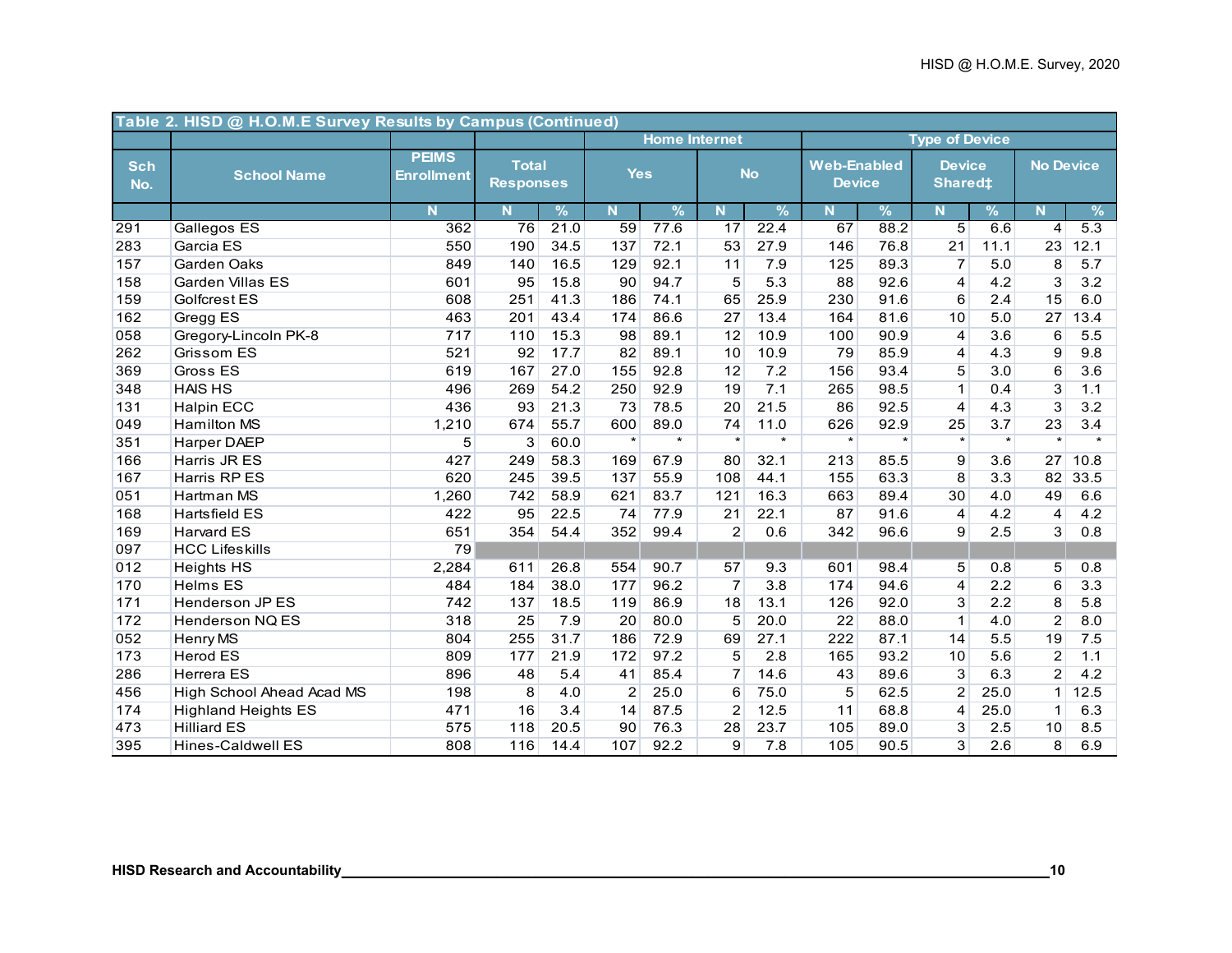|                   | Table 2. HISD @ H.O.M.E Survey Results by Campus (Continued) |                                   |                                  |                   |            |                      |                |               |                                     |               |                                      |      |                  |               |
|-------------------|--------------------------------------------------------------|-----------------------------------|----------------------------------|-------------------|------------|----------------------|----------------|---------------|-------------------------------------|---------------|--------------------------------------|------|------------------|---------------|
|                   |                                                              |                                   |                                  |                   |            | <b>Home Internet</b> |                |               |                                     |               | <b>Type of Device</b>                |      |                  |               |
| <b>Sch</b><br>No. | <b>School Name</b>                                           | <b>PEIMS</b><br><b>Enrollment</b> | <b>Total</b><br><b>Responses</b> |                   | <b>Yes</b> |                      |                | <b>No</b>     | <b>Web-Enabled</b><br><b>Device</b> |               | <b>Device</b><br>Shared <sup>±</sup> |      | <b>No Device</b> |               |
|                   |                                                              | N                                 | N                                | $\frac{9}{6}$     | N.         | $\%$                 | N.             | $\frac{9}{6}$ | N                                   | $\frac{9}{6}$ | N                                    | $\%$ | N                | $\frac{9}{6}$ |
| 175               | <b>Hobby ES</b>                                              | 777                               | 166                              | $\overline{21.4}$ | 142        | 85.5                 | 24             | 14.5          | 141                                 | 84.9          | 16                                   | 9.6  | 9                | 5.4           |
| 053               | Hogg MS                                                      | 1,032                             | 439                              | 42.5              | 419        | 95.4                 | 20             | 4.6           | 421                                 | 95.9          | $\overline{7}$                       | 1.6  | 11               | 2.5           |
| 050               | <b>Holland MS</b>                                            | 680                               | 120                              | 17.6              | 96         | 80.0                 | 24             | 20.0          | 110                                 | 91.7          | 6                                    | 5.0  | $\overline{4}$   | 3.3           |
| 178               | Horn ES                                                      | 819                               | 434                              | 53.0              | 430        | 99.1                 | 4              | 0.9           | 414                                 | 95.4          | 11                                   | 2.5  | 9                | 2.1           |
| 310               | <b>Houston MSTC HS</b>                                       | 2,788                             | 760                              | 27.3              | 593        | 78.0                 | 167            | 22.0          | 737                                 | 97.0          | 9                                    | 1.2  | 14               | 1.8           |
| 034               | <b>HSLJ</b>                                                  | 466                               | 180                              | 38.6              | 163        | 90.6                 | 17             | 9.4           | 179                                 | 99.4          | $\mathbf{1}$                         | 0.6  | $\mathbf 0$      | 0.0           |
| 300               | <b>Inspired Acad</b>                                         | 171                               | 8                                | 4.7               |            | 8 100.0              |                | 0.0           | $\overline{7}$                      | 87.5          | $\mathbf{1}$                         | 12.5 | 0                | 0.0           |
| 180               | <b>Isaacs ES</b>                                             | 312                               | 22                               | 7.1               | 20         | 90.9                 | 2              | 9.1           | 21                                  | 95.5          | $\mathbf{1}$                         | 4.5  | $\overline{0}$   | 0.0           |
| 181               | Janowski ES                                                  | 524                               | 32                               | 6.1               | 27         | 84.4                 | 5              | 15.6          | 27                                  | 84.4          | $\mathbf{1}$                         | 3.1  | $\overline{4}$   | 12.5          |
| 182               | Jefferson ES                                                 | 432                               | 198                              | 45.8              | 161        | 81.3                 | 37             | 18.7          | 184                                 | 92.9          | 6                                    | 3.0  | 8                | 4.0           |
| 320               | <b>JJAEP</b>                                                 | 8                                 | 8                                | 100.0             | 6          | 75.0                 | $\overline{2}$ | 25.0          | $\overline{7}$                      | 87.5          | 0                                    | 0.0  | 1 <sup>1</sup>   | 12.5          |
| 006               | Jones HS                                                     | 357                               | 129                              | 36.1              | 110        | 85.3                 | 19             | 14.7          | 126                                 | 97.7          | $\overline{c}$                       | 1.6  | $\mathbf 1$      | 0.8           |
| 185               | Kashmere Gardens ES                                          | 477                               | 28                               | 5.9               | 23         | 82.1                 | 5              | 17.9          | 25                                  | 89.3          | $\mathbf{1}$                         | 3.6  | 2                | 7.1           |
| 007               | Kashmere HS                                                  | 830                               | 296                              | 35.7              | 234        | 79.1                 | 62             | 20.9          | 288                                 | 97.3          | 4                                    | 1.4  | $\overline{4}$   | 1.4           |
| 187               | Kelso ES                                                     | 492                               | 66                               | 13.4              | 50         | 75.8                 | 16             | 24.2          | 57                                  | 86.4          | $\overline{2}$                       | 3.0  | 7 <sup>1</sup>   | 10.6          |
| 188               | Kennedy ES                                                   | 717                               | 106                              | 14.8              | 77         | 72.6                 | 29             | 27.4          | 88                                  | 83.0          | $\overline{3}$                       | 2.8  | 15               | 14.2          |
| 389               | Ketelsen ES                                                  | 548                               | 128                              | 23.4              | 112        | 87.5                 | 16             | 12.5          | 115                                 | 89.8          | 8                                    | 6.3  | 5                | 3.9           |
| 079               | Key MS                                                       | 640                               | 57                               | 8.9               | 46         | 80.7                 | 11             | 19.3          | 48                                  | 84.2          | $\overline{2}$                       | 3.5  | $\overline{7}$   | 12.3          |
| 025               | Kinder HSPVA                                                 | 794                               | 74                               | 9.3               | 73         | 98.6                 | $\mathbf{1}$   | 1.4           | 74                                  | 100.0         | 0                                    | 0.0  | $\overline{0}$   | 0.0           |
| 189               | Kolter ES                                                    | 684                               | 101                              | 14.8              | 100        | 99.0                 | $\mathbf{1}$   | 1.0           | 95                                  | 94.1          | 5                                    | 5.0  | $\mathbf{1}$     | 1.0           |
| 008               | Lamar <sub>HS</sub>                                          | 2,751                             | 182                              | 6.6               | 177        | 97.3                 | 5              | 2.7           | 178                                 | 97.8          | $\overline{3}$                       | 1.6  | $\mathbf{1}$     | 0.5           |
| 057               | Lanier MS                                                    | 1,461                             | 397                              | 27.2              | 390        | 98.2                 | $\overline{7}$ | 1.8           | 388                                 | 97.7          | 4                                    | 1.0  | $\overline{5}$   | 1.3           |
| 192               | <b>Lantrip ES</b>                                            | 699                               | 297                              | 42.5              | 260        | 87.5                 | 37             | 12.5          | 267                                 | 89.9          | 17                                   | 5.7  | 13               | 4.4           |
| 340               | Las Americas MS                                              | 354                               | 22                               | 6.2               | 10         | 45.5                 | 12             | 54.5          | 16                                  | 72.7          | $\mathbf{1}$                         | 4.5  | 5                | 22.7          |
| 357               | Laurenzo ECC                                                 | 321                               | 132                              | 41.1              | 123        | 93.2                 | 9              | 6.8           | 127                                 | 96.2          | $\overline{3}$                       | 2.3  | $\overline{c}$   | 1.5           |
| 263               | Law ES                                                       | 669                               | 310                              | 46.3              | 281        | 90.6                 | 29             | 9.4           | 275                                 | 88.7          | 9                                    | 2.9  | 26               | 8.4           |
| 075               | <b>Lawson MS</b>                                             | 1,330                             | 265                              | 19.9              | 228        | 86.0                 | 37             | 14.0          | 234                                 | 88.3          | 14                                   | 5.3  | 17               | 6.4           |
| 458               | <b>Leland YMCPA</b>                                          | 479                               | 161                              | 33.6              | 155        | 96.3                 | 6              | 3.7           | 154                                 | 95.7          | $\overline{3}$                       | 1.9  | $\overline{4}$   | 2.5           |
| 194               | Lewis ES                                                     | 799                               | 178                              | 22.3              | 147        | 82.6                 | 31             | 17.4          | 159                                 | 89.3          | $\overline{7}$                       | 3.9  | 12               | 6.7           |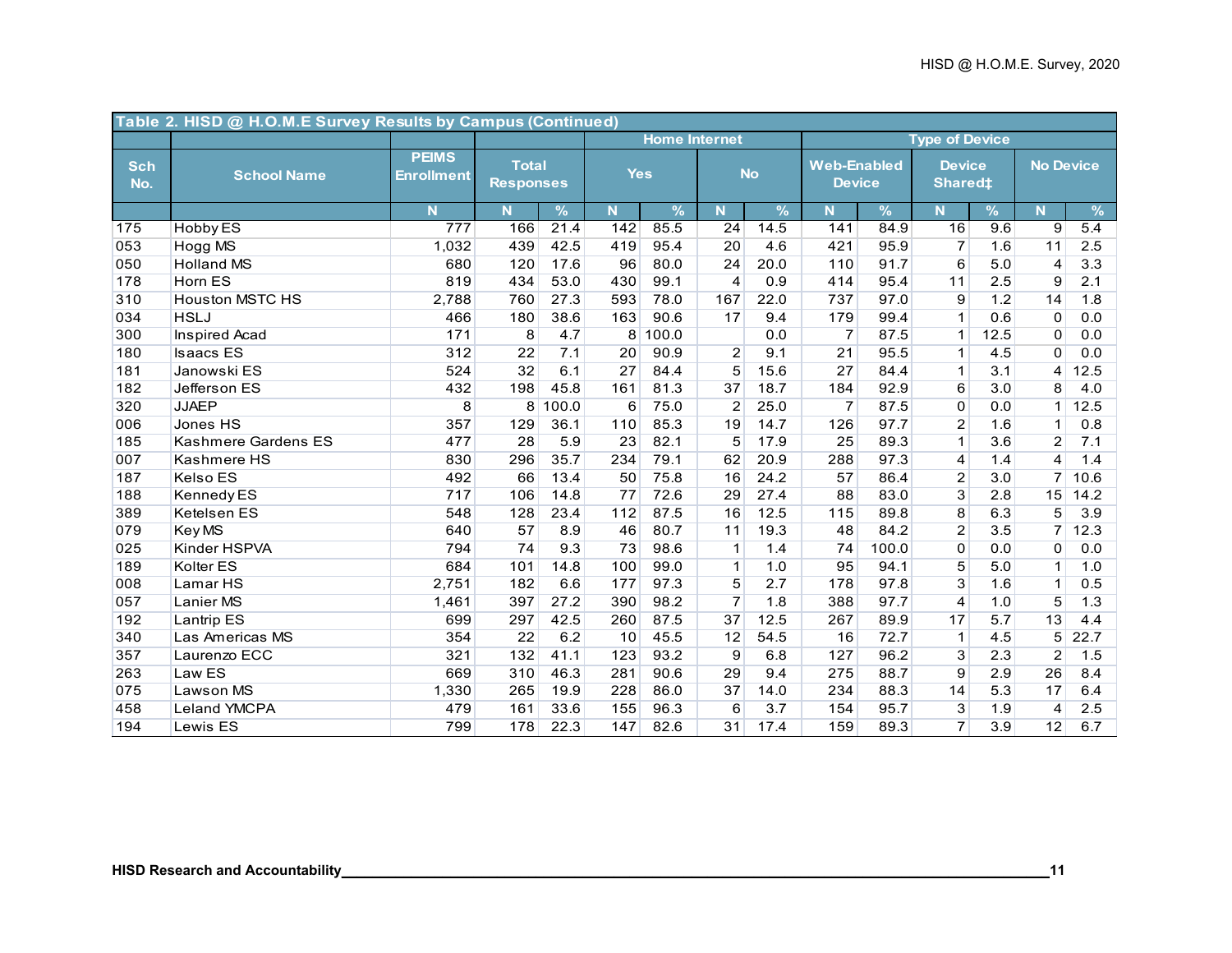|                   | Table 2. HISD @ H.O.M.E Survey Results by Campus (Continued) |                                   |                                  |               |                |                      |                |               |                                     |               |                                 |      |                  |      |
|-------------------|--------------------------------------------------------------|-----------------------------------|----------------------------------|---------------|----------------|----------------------|----------------|---------------|-------------------------------------|---------------|---------------------------------|------|------------------|------|
|                   |                                                              |                                   |                                  |               |                | <b>Home Internet</b> |                |               |                                     |               | <b>Type of Device</b>           |      |                  |      |
| <b>Sch</b><br>No. | <b>School Name</b>                                           | <b>PEIMS</b><br><b>Enrollment</b> | <b>Total</b><br><b>Responses</b> |               | <b>Yes</b>     |                      |                | <b>No</b>     | <b>Web-Enabled</b><br><b>Device</b> |               | <b>Device</b><br><b>Shared#</b> |      | <b>No Device</b> |      |
|                   |                                                              | N                                 | N                                | $\frac{9}{6}$ | N.             | $\frac{9}{6}$        | N              | $\frac{9}{6}$ | Ñ                                   | $\frac{9}{6}$ | N                               | %    | N                | %    |
| 324               | Liberty HS                                                   | 386                               | 10                               | 2.6           | $\overline{5}$ | 50.0                 | $\overline{5}$ | 50.0          | 10                                  | 100.0         | $\mathbf 0$                     | 0.0  | $\Omega$         | 0.0  |
| 195               | <b>Lockhart ES</b>                                           | 577                               | 70                               | 12.1          | 61             | 87.1                 | 9              | 12.9          | 56                                  | 80.0          | 6                               | 8.6  | 8                | 11.4 |
| 059               | Long Acad                                                    | 950                               | 467                              | 49.2          | 393            | 84.2                 | 74             | 15.8          | 443                                 | 94.9          | 6                               | 1.3  | 18               | 3.9  |
| 196               | Longfellow ES                                                | 731                               | 244                              | 33.4          | 230            | 94.3                 | 14             | 5.7           | 226                                 | 92.6          | 9                               | 3.7  | 9                | 3.7  |
| 197               | Looscan ES                                                   | 329                               | 31                               | 9.4           | 27             | 87.1                 | $\overline{4}$ | 12.9          | 28                                  | 90.3          | 0                               | 0.0  | 3                | 9.7  |
| 198               | Love ES                                                      | 356                               | 52                               | 14.6          | 49             | 94.2                 | 3              | 5.8           | 48                                  | 92.3          | 0                               | 0.0  | 4                | 7.7  |
| 199               | Lovett ES                                                    | 668                               | 192                              | 28.7          | 187            | 97.4                 | 5              | 2.6           | 180                                 | 93.8          | 8                               | 4.2  | 4                | 2.1  |
| 128               | Lyons ES                                                     | 978                               | 293                              | 30.0          | 258            | 88.1                 | 35             | 11.9          | 257                                 | 87.7          | 20                              | 6.8  | 16               | 5.5  |
| 201               | MacGregor ES                                                 | 520                               | 168                              | 32.3          | 152            | 90.5                 | 16             | 9.5           | 158                                 | 94.0          | 6                               | 3.6  | 4                | 2.4  |
| 203               | Mading ES                                                    | 387                               | 230                              | 59.4          | 203            | 88.3                 | 27             | 11.7          | 194                                 | 84.3          | 11                              | 4.8  | 25               | 10.9 |
| 010               | <b>Madison HS</b>                                            | 1,777                             | 275                              | 15.5          | 223            | 81.1                 | 52             | 18.9          | 265                                 | 96.4          | 6                               | 2.2  | 4                | 1.5  |
| 460               | <b>Mandarin Immersion Magnet</b>                             | 702                               | 87                               | 12.4          | 80             | 92.0                 | $\overline{7}$ | 8.0           | 85                                  | 97.7          | $\overline{c}$                  | 2.3  | $\mathbf 0$      | 0.0  |
| 480               | <b>Marshall ES</b>                                           | 895                               | 68                               | 7.6           | 52             | 76.5                 | 16             | 23.5          | 59                                  | 86.8          | 6                               | 8.8  | 3                | 4.4  |
| 061               | <b>Marshall MS</b>                                           | 750                               | 91                               | 12.1          | 74             | 81.3                 | 17             | 18.7          | 80                                  | 87.9          | 5                               | 5.5  | 6                | 6.6  |
| 289               | Martinez C ES                                                | 394                               | 29                               | 7.4           | 23             | 79.3                 | 6              | 20.7          | 25                                  | 86.2          | $\mathbf{1}$                    | 3.4  | 3                | 10.3 |
| 298               | Martinez R ES                                                | 537                               | 56                               | 10.4          | 51             | 91.1                 | 5              | 8.9           | 49                                  | 87.5          | 3                               | 5.4  | 4                | 7.1  |
| 179               | McGowen ES                                                   | 464                               | 32                               | 6.9           | 29             | 90.6                 | $\mathbf{3}$   | 9.4           | 25                                  | 78.1          | 3                               | 9.4  | 4                | 12.5 |
| 227               | McNamara ES                                                  | 965                               | 546                              | 56.6          | 457            | 83.7                 | 89             | 16.3          | 490                                 | 89.7          | 9                               | 1.6  | 47               | 8.6  |
| 062               | McReynolds MS                                                | 554                               | 47                               | 8.5           | 40             | 85.1                 | $\overline{7}$ | 14.9          | 36                                  | 76.6          | 5                               | 10.6 | 6                | 12.8 |
| 204               | <b>Memorial ES</b>                                           | 315                               | 73                               | 23.2          | 68             | 93.2                 | 5              | 6.8           | 71                                  | 97.3          | $\overline{2}$                  | 2.7  | $\Omega$         | 0.0  |
| 055               | Meyerland MS                                                 | 1,476                             | 540                              | 36.6          | 499            | 92.4                 | 41             | 7.6           | 508                                 | 94.1          | 22                              | 4.1  | 10               | 1.9  |
| 485               | Middle College HS - Fraga                                    | 118                               | 84                               | 71.2          | 69             | 82.1                 | 15             | 17.9          | 81                                  | 96.4          | $\overline{3}$                  | 3.6  | $\mathbf 0$      | 0.0  |
| 484               | Middle College HS - Gulfton                                  | 172                               | 29                               | 16.9          | 23             | 79.3                 | 6              | 20.7          | 27                                  | 93.1          | $\mathbf{1}$                    | 3.4  | $\mathbf{1}$     | 3.4  |
| 011               | <b>Milby HS</b>                                              | 2,055                             | 195                              | 9.5           | 163            | 83.6                 | 32             | 16.4          | 190                                 | 97.4          | 3                               | 1.5  | $\overline{2}$   | 1.0  |
| 299               | Milne ES                                                     | 564                               | 72                               | 12.8          | 59             | 81.9                 | 13             | 18.1          | 66                                  | 91.7          | $\overline{2}$                  | 2.8  | 4                | 5.6  |
| 354               | <b>Mistral ECC</b>                                           | 351                               | 141                              | 40.2          | 124            | 87.9                 | 17             | 12.1          | 131                                 | 92.9          | $\overline{5}$                  | 3.5  | 5                | 3.5  |
| 264               | Mitchell ES                                                  | 442                               | 45                               | 10.2          | 40             | 88.9                 | 5              | 11.1          | 35                                  | 77.8          | 4                               | 8.9  | 6                | 13.3 |
| 355               | <b>MLK ECC</b>                                               | 402                               | 31                               | 7.7           | 29             | 93.5                 | $\overline{2}$ | 6.5           | 27                                  | 87.1          | $\mathbf{1}$                    | 3.2  | 3                | 9.7  |
| 207               | Montgomery ES                                                | 524                               | 308                              | 58.8          | 254            | 82.5                 | 54             | 17.5          | 254                                 | 82.5          | 18                              | 5.8  | 36               | 11.7 |
| 359               | Moreno ES                                                    | 735                               | 136                              | 18.5          | 121            | 89.0                 | 15             | 11.0          | 123                                 | 90.4          | 13                              | 9.6  | $\Omega$         | 0.0  |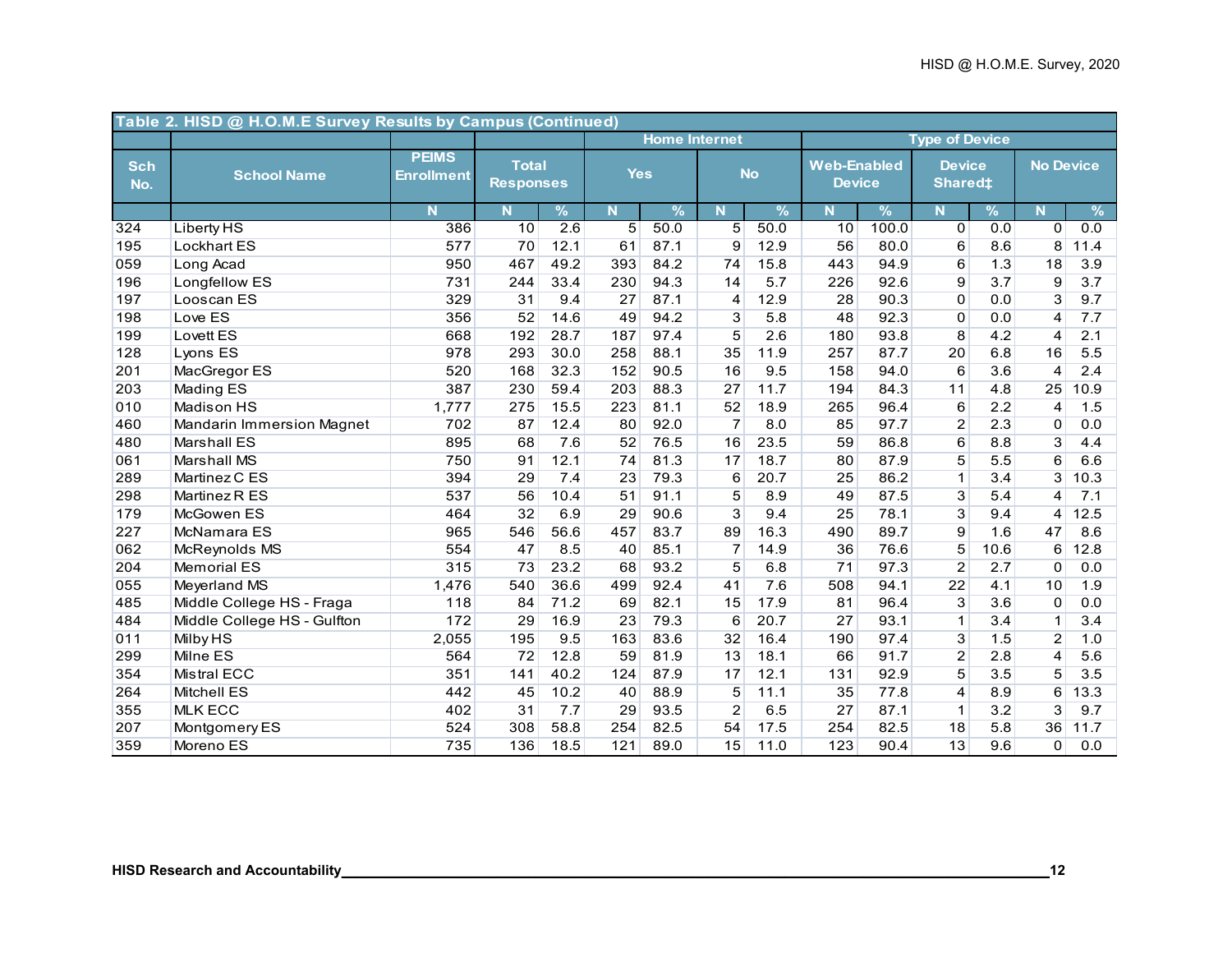|                   | Table 2. HISD @ H.O.M.E Survey Results by Campus (Continued) |                                   |                                  |               |            |                      |                |                  |                                     |               |                                 |         |                  |         |
|-------------------|--------------------------------------------------------------|-----------------------------------|----------------------------------|---------------|------------|----------------------|----------------|------------------|-------------------------------------|---------------|---------------------------------|---------|------------------|---------|
|                   |                                                              |                                   |                                  |               |            | <b>Home Internet</b> |                |                  |                                     |               | <b>Type of Device</b>           |         |                  |         |
| <b>Sch</b><br>No. | <b>School Name</b>                                           | <b>PEIMS</b><br><b>Enrollment</b> | <b>Total</b><br><b>Responses</b> |               | <b>Yes</b> |                      |                | <b>No</b>        | <b>Web-Enabled</b><br><b>Device</b> |               | <b>Device</b><br><b>Shared#</b> |         | <b>No Device</b> |         |
|                   |                                                              | N.                                | N                                | $\frac{9}{6}$ | N.         | $\frac{9}{6}$        | N.             | %                | N.                                  | $\frac{9}{6}$ | $\mathbf N$                     | %       | N                | %       |
| 311               | <b>Mount Carmel Acad HS</b>                                  | 324                               | 154                              | 47.5          | 143        | 92.9                 | 11             | $\overline{7.1}$ | 146                                 | 94.8          | $\overline{4}$                  | 2.6     | $\overline{4}$   | 2.6     |
| 054               | Navarro MS                                                   | 668                               | 99                               | 14.8          | 81         | 81.8                 | 18             | 18.2             | 91                                  | 91.9          | 4                               | 4.0     | 4                | 4.0     |
| 209               | <b>Neff ECC</b>                                              | 682                               | 21                               | 3.1           | 18         | 85.7                 | 3              | 14.3             | 21                                  | 100.0         | 0                               | 0.0     | 0                | 0.0     |
| 394               | <b>Neff ES</b>                                               | 781                               | 84                               | 10.8          | 72         | 85.7                 | 12             | 14.3             | 80                                  | 95.2          | 3                               | 3.6     | $\mathbf{1}$     | 1.2     |
| 477               | North Forest HS                                              | 975                               | 872                              | 89.4          | 696        | 79.8                 | 176            | 20.2             | 837                                 | 96.0          | 11                              | 1.3     | 24               | 2.8     |
| 308               | North Houston EC HS                                          | 486                               | 45                               | 9.3           | 43         | 95.6                 | $\overline{c}$ | 4.4              | 44                                  | 97.8          | $\mathbf{1}$                    | 2.2     | 0                | 0.0     |
| 210               | Northline ES                                                 | 554                               | 283                              | 51.1          | 190        | 67.1                 | 93             | 32.9             | 219                                 | 77.4          | 20                              | 7.1     | 44               | 15.5    |
| 003               | Northside HS                                                 | 1,469                             | 489                              | 33.3          | 387        | 79.1                 | 102            | 20.9             | 476                                 | 97.3          | $\overline{7}$                  | 1.4     | 6                | $1.2$   |
| 211               | Oak Forest ES                                                | 884                               | 416                              | 47.1          | 411        | 98.8                 | 5              | 1.2              | 400                                 | 96.2          | 10                              | 2.4     | 6                | 1.4     |
| 212               | Oates ES                                                     | 396                               | 58                               | 14.6          | 44         | 75.9                 | 14             | 24.1             | 52                                  | 89.7          | $\overline{2}$                  | 3.4     | $\overline{4}$   | 6.9     |
| 338               | Ortiz MS                                                     | 1,107                             | 434                              | 39.2          | 374        | 86.2                 | 60             | 13.8             | 390                                 | 89.9          | 17                              | 3.9     | 27               | 6.2     |
| 213               | Osborne ES                                                   | 329                               | 26                               | 7.9           | 23         | 88.5                 | 3              | 11.5             | 25                                  | 96.2          | $\Omega$                        | 0.0     | $\mathbf 1$      | 3.8     |
| 113               | Paige ES                                                     | 465                               | 110                              | 23.7          | 70         | 63.6                 | 40             | 36.4             | 94                                  | 85.5          | $\overline{7}$                  | 6.4     | 9                | 8.2     |
| 214               | Park Place ES                                                | 969                               | 193                              | 19.9          | 163        | 84.5                 | 30             | 15.5             | 166                                 | 86.0          | 11                              | 5.7     | 16               | 8.3     |
| 215               | Parker ES                                                    | 909                               | 191                              | 21.0          | 178        | 93.2                 | 13             | 6.8              | 171                                 | 89.5          | 10                              | 5.2     | 10               | 5.2     |
| 216               | Patters on ES                                                | 920                               | 388                              | 42.2          | 357        | 92.0                 | 31             | 8.0              | 355                                 | 91.5          | 20                              | 5.2     | 13               | 3.4     |
| 217               | Peck ES                                                      | 513                               | 199                              | 38.8          | 157        | 78.9                 | 42             | 21.1             | 168                                 | 84.4          | 12                              | 6.0     | 19               | 9.5     |
| 064               | Pershing MS                                                  | 1,785                             | 992                              | 55.6          | 940        | 94.8                 | 52             | 5.2              | 934                                 | 94.2          | 38                              | 3.8     | 20               | 2.0     |
| 265               | Petersen ES                                                  | 409                               | 53                               | 13.0          | 48         | 90.6                 | 5              | 9.4              | 44                                  | 83.0          | 4                               | 7.5     | 5                | 9.4     |
| 218               | Pilgrim Acad                                                 | 1,196                             | 78                               | 6.5           | 53         | 67.9                 | 25             | 32.1             | 70                                  | 89.7          | 6                               | 7.7     | $\overline{c}$   | 2.6     |
| 337               | Pin Oak MS                                                   | 1,254                             | 323                              | 25.8          | 315        | 97.5                 | $\overline{8}$ | 2.5              | 311                                 | 96.3          | $6\overline{6}$                 | 1.9     | $6\overline{6}$  | 1.9     |
| 219               | Piney Point ES                                               | 1,219                             | 978                              | 80.2          | 727        | 74.3                 | 251            | 25.7             | 806                                 | 82.4          | 37                              | 3.8     | 135              | 13.8    |
| 220               | Pleasantville ES                                             | 281                               | 64                               | 22.8          | 56         | 87.5                 | 8              | 12.5             | 58                                  | 90.6          | 0                               | 0.0     | 6                | 9.4     |
| 221               | Poe ES                                                       | 836                               | 179                              | 21.4          | 169        | 94.4                 | 10             | 5.6              | 170                                 | 95.0          | 6                               | 3.4     | 3                | 1.7     |
| 222               | Port Houston ES                                              | 300                               | 77                               | 25.7          | 60         | 77.9                 | 17             | 22.1             | 70                                  | 90.9          | 5                               | 6.5     | $\overline{c}$   | 2.6     |
| 223               | Pugh ES                                                      | 394                               | 35                               | 8.9           | 28         | 80.0                 | $\overline{7}$ | 20.0             | 32                                  | 91.4          | $\mathbf{1}$                    | 2.9     | $\overline{2}$   | 5.7     |
| 380               | <b>RDSPD</b>                                                 | 1                                 | $\overline{2}$                   | 200.0         | $\star$    | $\star$              | $\star$        | $\star$          | $\star$                             | $\star$       | $\star$                         | $\star$ | $\star$          | $\star$ |
| 382               | Reagan Ed Ctr PK-8                                           | 994                               | 158                              | 15.9          | 134        | 84.8                 | 24             | 15.2             | 134                                 | 84.8          | 11                              | 7.0     | 13               | 8.2     |
| 224               | <b>Red ES</b>                                                | 639                               | 166                              | 26.0          | 155        | 93.4                 | 11             | 6.6              | 152                                 | 91.6          | 9                               | 5.4     | 5                | 3.0     |
| 060               | <b>Revere MS</b>                                             | 1,260                             | 253                              | 20.1          | 221        | 87.4                 | 32             | 12.6             | 224                                 | 88.5          | 13                              | 5.1     | 16               | 6.3     |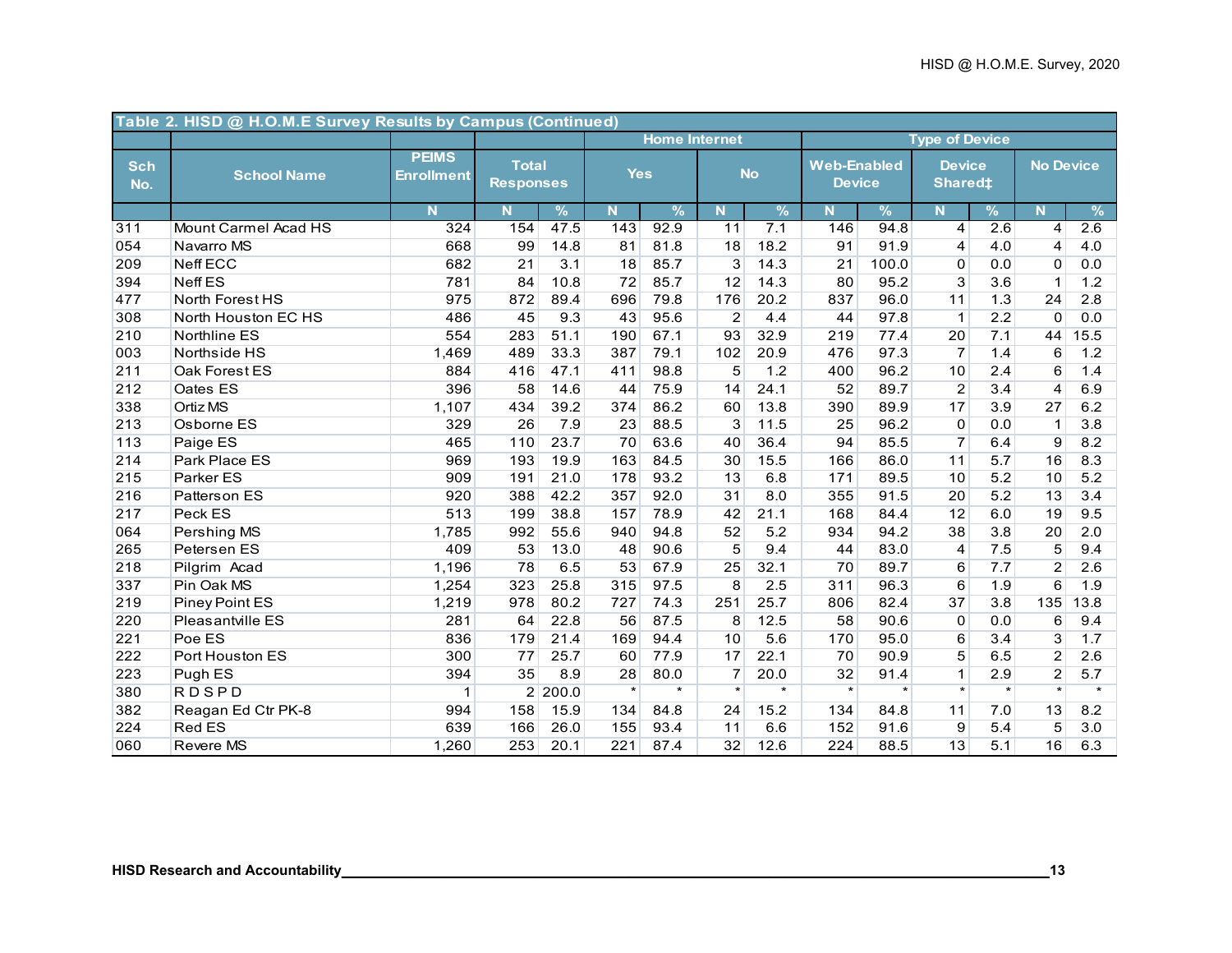|                   | Table 2. HISD @ H.O.M.E Survey Results by Campus (Continued) |                                   |                                  |               |            |                      |                   |           |                                     |               |                                 |         |                  |         |
|-------------------|--------------------------------------------------------------|-----------------------------------|----------------------------------|---------------|------------|----------------------|-------------------|-----------|-------------------------------------|---------------|---------------------------------|---------|------------------|---------|
|                   |                                                              |                                   |                                  |               |            | <b>Home Internet</b> |                   |           |                                     |               | <b>Type of Device</b>           |         |                  |         |
| <b>Sch</b><br>No. | <b>School Name</b>                                           | <b>PEIMS</b><br><b>Enrollment</b> | <b>Total</b><br><b>Responses</b> |               | <b>Yes</b> |                      |                   | <b>No</b> | <b>Web-Enabled</b><br><b>Device</b> |               | <b>Device</b><br><b>Shared#</b> |         | <b>No Device</b> |         |
|                   |                                                              | Ñ                                 | N <sub>1</sub>                   | $\frac{9}{6}$ | N.         | $\frac{9}{6}$        | N.                | %         | N.                                  | $\frac{9}{6}$ | $\mathbf N$                     | %       | N                | $\%$    |
| 225               | <b>Reynolds ES</b>                                           | 467                               | 48                               | 10.3          | 35         | 72.9                 | 13                | 27.1      | 34                                  | 70.8          | $\overline{0}$                  | 0.0     | 14               | 29.2    |
| 080               | Rice School PK-8                                             | 1,125                             | 423                              | 37.6          | 401        | 94.8                 | 22                | 5.2       | 375                                 | 88.7          | 18                              | 4.3     | 30               | 7.1     |
| 228               | <b>River Oaks ES</b>                                         | 633                               | 69                               | 10.9          | 68         | 98.6                 | $\mathbf{1}$      | 1.4       | 69                                  | 100.0         | 0                               | 0.0     | 0                | 0.0     |
| 229               | <b>Roberts ES</b>                                            | 746                               | 328                              | 44.0          | 325        | 99.1                 | 3                 | 0.9       | 318                                 | 97.0          | $\mathbf{1}$                    | 0.3     | 9                | 2.7     |
| 186               | <b>Robinson ES</b>                                           | 549                               | 88                               | 16.0          | 72         | 81.8                 | 16                | 18.2      | 71                                  | 80.7          | 8                               | 9.1     | 9                | 10.2    |
| 372               | Rodriguez ES                                                 | 986                               | 774                              | 78.5          | 496        | 64.1                 | 278               | 35.9      | 697                                 | 90.1          | 35                              | 4.5     | 42               | 5.4     |
| 039               | Rogers TH                                                    | 1,015                             | 479                              | 47.2          | 475        | 99.2                 | 4                 | 0.8       | 453                                 | 94.6          | $\overline{21}$                 | 4.4     | $\overline{5}$   | 1.0     |
| 231               | Roosevelt ES                                                 | 603                               | 72                               | 11.9          | 64         | 88.9                 | 8                 | 11.1      | 67                                  | 93.1          | $\overline{4}$                  | 5.6     | $\mathbf 1$      | 1.4     |
| 232               | <b>Ross ES</b>                                               | 342                               | 74                               | 21.6          | 62         | 83.8                 | 12                | 16.2      | 68                                  | 91.9          | $\overline{c}$                  | 2.7     | $\overline{4}$   | 5.4     |
| 233               | <b>Rucker ES</b>                                             | 404                               | 166                              | 41.1          | 139        | 83.7                 | 27                | 16.3      | 149                                 | 89.8          | 12                              | 7.2     | $\overline{5}$   | 3.0     |
| 281               | Sanchez ES                                                   | 612                               | 202                              | 33.0          | 159        | 78.7                 | 43                | 21.3      | 176                                 | 87.1          | 11                              | 5.4     | 15               | 7.4     |
| 237               | Scarborough ES                                               | 635                               | 215                              | 33.9          | 183        | 85.1                 | 32                | 14.9      | 186                                 | 86.5          | 11                              | 5.1     | 18               | 8.4     |
| 024               | Scarborough HS                                               | 747                               | 193                              | 25.8          | 150        | 77.7                 | 43                | 22.3      | 187                                 | 96.9          | $\overline{2}$                  | 1.0     | $\overline{4}$   | 2.1     |
| 353               | School at St. George ES                                      | 782                               | 351                              | 44.9          | 342        | 97.4                 | 9                 | 2.6       | 340                                 | 96.9          | 10                              | 2.8     | $\mathbf 1$      | 0.3     |
| 269               | <b>Scroggins ES</b>                                          | 437                               | 43                               | 9.8           | 36         | 83.7                 | $\overline{7}$    | 16.3      | 37                                  | 86.0          | 3                               | 7.0     | 3                | 7.0     |
| 402               | Secondary DAEP                                               | 113                               | 15                               | 13.3          | 13         | 86.7                 | $\overline{2}$    | 13.3      | 14                                  | 93.3          | 0                               | 0.0     | $\mathbf{1}$     | 6.7     |
| 373               | Seguin ES                                                    | 534                               | 161                              | 30.1          | 136        | 84.5                 | 25                | 15.5      | 140                                 | 87.0          | 12                              | 7.5     | 9                | 5.6     |
| 276               | Shadowbriar ES                                               | 645                               | 131                              | 20.3          | 122        | 93.1                 | 9                 | 6.9       | 120                                 | 91.6          | $\overline{9}$                  | 6.9     | $\overline{2}$   | 1.5     |
| 479               | Shadydale ES                                                 | 888                               | 369                              | 41.6          | 320        | 86.7                 | 49                | 13.3      | 303                                 | 82.1          | $\overline{2}$                  | 0.5     | 64               | 17.3    |
| 023               | Sharpstown HS                                                | 1,821                             | 793                              | 43.5          | 589        | 74.3                 | 204               | 25.7      | 768                                 | 96.8          | 13                              | 1.6     | 12               | 1.5     |
| 081               | Sharpstown Intl                                              | 1,250                             | 260                              | 20.8          | 228        | 87.7                 | 32                | 12.3      | 250                                 | 96.2          | $\overline{5}$                  | 1.9     | $\overline{5}$   | 1.9     |
| 239               | Shearn ES                                                    | 577                               | 204                              | 35.4          | 174        | 85.3                 | 30                | 14.7      | 187                                 | 91.7          | 3                               | 1.5     | 14               | 6.9     |
| 240               | Sherman ES                                                   | 597                               | 341                              | 57.1          | 261        | 76.5                 | 80                | 23.5      | 288                                 | 84.5          | 12                              | 3.5     | 41               | 12.0    |
| 241               | Sinclair ES                                                  | 586                               | 158                              | 27.0          | 156        | 98.7                 | $\overline{2}$    | 1.3       | 148                                 | 93.7          | 6                               | 3.8     | $\overline{4}$   | 2.5     |
| 242               | Smith ES                                                     | 908                               | 86                               | 9.5           | 71         | 82.6                 | 15                | 17.4      | 67                                  | 77.9          | 13                              | 15.1    | 6                | 7.0     |
| 069               | <b>SOAR Center</b>                                           | 37                                | $\overline{2}$                   | 5.4           | $\star$    | $\star$              | $\overline{\ast}$ | $\star$   | $\star$                             | $\star$       | $\star$                         | $\star$ | $\star$          | $\star$ |
| 486               | South EC HS                                                  | 427                               | 169                              | 39.6          | 156        | 92.3                 | 13                | 7.7       | 165                                 | 97.6          | 4                               | 2.4     | 0                | 0.0     |
| 244               | Southmayd ES                                                 | 565                               | 203                              | 35.9          | 177        | 87.2                 | 26                | 12.8      | 183                                 | 90.1          | 11                              | 5.4     | 9                | 4.4     |
| 014               | Sterling HS                                                  | 1,532                             | 933                              | 60.9          | 816        | 87.5                 | $117$             | 12.5      | 889                                 | 95.3          | 19                              | 2.0     | 25               | 2.7     |
| 245               | <b>Stevens ES</b>                                            | 655                               | 73                               | 11.1          | 67         | 91.8                 | 6                 | 8.2       | 62                                  | 84.9          | 5                               | 6.8     | 6                | 8.2     |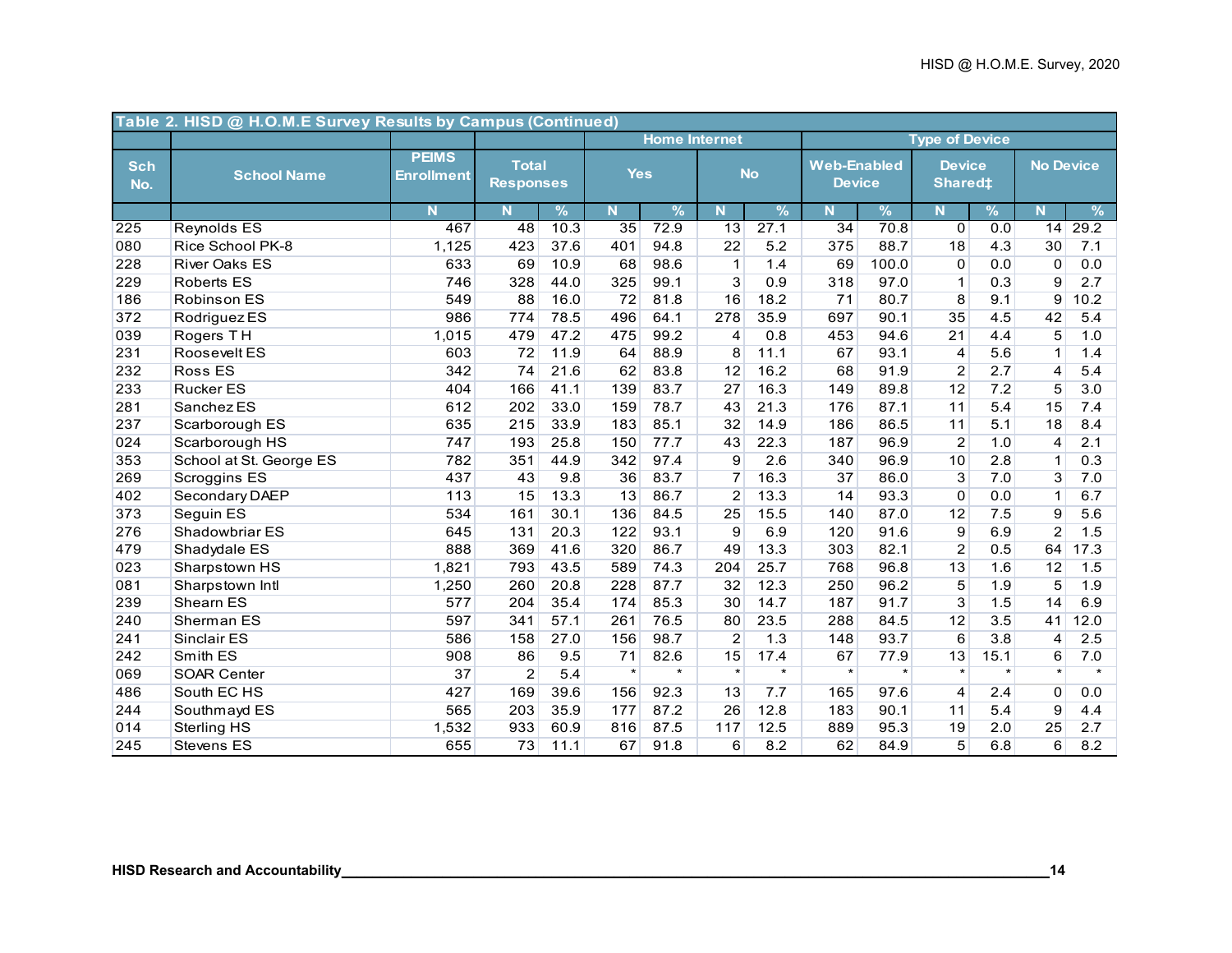|                   | Table 2. HISD @ H.O.M.E Survey Results by Campus (Continued) |                                   |                                  |               |            |                      |                  |               |                                     |               |                                      |               |                  |               |
|-------------------|--------------------------------------------------------------|-----------------------------------|----------------------------------|---------------|------------|----------------------|------------------|---------------|-------------------------------------|---------------|--------------------------------------|---------------|------------------|---------------|
|                   |                                                              |                                   |                                  |               |            | <b>Home Internet</b> |                  |               |                                     |               | <b>Type of Device</b>                |               |                  |               |
| <b>Sch</b><br>No. | <b>School Name</b>                                           | <b>PEIMS</b><br><b>Enrollment</b> | <b>Total</b><br><b>Responses</b> |               | <b>Yes</b> |                      |                  | <b>No</b>     | <b>Web-Enabled</b><br><b>Device</b> |               | <b>Device</b><br>Shared <sup>‡</sup> |               | <b>No Device</b> |               |
|                   |                                                              | N                                 | N                                | $\frac{9}{6}$ | N.         | $\frac{9}{6}$        | N                | $\frac{9}{6}$ | Ñ                                   | $\frac{9}{6}$ | N                                    | $\frac{9}{6}$ | N                | $\frac{9}{6}$ |
| 098               | <b>Stevenson MS</b>                                          | 1,452                             | 613                              | 42.2          | 532        | 86.8                 | 81               | 13.2          | 497                                 | 81.1          | 41                                   | 6.7           | 75               | 12.2          |
| 163               | Sugar Grove MS                                               | 772                               | 130                              | 16.8          | 98         | 75.4                 | 32               | 24.6          | 118                                 | 90.8          | $\overline{5}$                       | 3.8           | $\overline{7}$   | 5.4           |
| 248               | <b>Sutton ES</b>                                             | 1,150                             | 194                              | 16.9          | 174        | 89.7                 | 20               | 10.3          | 177                                 | 91.2          | $\overline{7}$                       | 3.6           | 10               | 5.2           |
| 068               | Tanglewood MS                                                | 870                               | 513                              | 59.0          | 492        | 95.9                 | 21               | 4.1           | 486                                 | 94.7          | 14                                   | 2.7           | 13               | 2.5           |
| 100               | <b>TCAH</b>                                                  | 6,290                             | 112                              | 1.8           | 109        | 97.3                 | 3                | 2.7           | 109                                 | 97.3          | $\overline{2}$                       | 1.8           | $\mathbf{1}$     | 0.9           |
| 077               | Thomas MS                                                    | 556                               | 112                              | 20.1          | 93         | 83.0                 | 19               | 17.0          | 96                                  | 85.7          | 6                                    | 5.4           | 10               | 8.9           |
| 243               | Thompson ES                                                  | 428                               | 69                               | 16.1          | 65         | 94.2                 | $\overline{4}$   | 5.8           | 54                                  | 78.3          | $\overline{7}$                       | 10.1          | 8                | 11.6          |
| 279               | <b>Tijerina ES</b>                                           | 350                               | 91                               | 26.0          | 74         | 81.3                 | 17               | 18.7          | 83                                  | 91.2          | 5                                    | 5.5           | 3                | 3.3           |
| 374               | <b>Tinsley ES</b>                                            | 680                               | 47                               | 6.9           | 35         | 74.5                 | 12               | 25.5          | 43                                  | 91.5          | $\overline{2}$                       | 4.3           | $\overline{c}$   | 4.3           |
| 249               | <b>Travis ES</b>                                             | 712                               | 123                              | 17.3          | 121        | 98.4                 | $\boldsymbol{2}$ | 1.6           | 117                                 | 95.1          | $\overline{5}$                       | 4.1           | $\mathbf{1}$     | 0.8           |
| 328               | <b>TSU Charter</b>                                           | 76                                | 8                                | 10.5          | 5          | 62.5                 | 3                | 37.5          | $\overline{7}$                      | 87.5          | 0                                    | 0.0           | 1                | 12.5          |
| 251               | <b>Twain ES</b>                                              | 911                               | 307                              | 33.7          | 304        | 99.0                 | 3                | 1.0           | 290                                 | 94.5          | 9                                    | 2.9           | 8                | 2.6           |
| 285               | Valley West ES                                               | 846                               | 103                              | 12.2          | 88         | 85.4                 | 15               | 14.6          | 94                                  | 91.3          | 4                                    | 3.9           | 5                | 4.9           |
| 252               | <b>Wainwright ES</b>                                         | 522                               | 79                               | 15.1          | 70         | 88.6                 | 9                | 11.4          | 68                                  | 86.1          | 4                                    | 5.1           | $\overline{7}$   | 8.9           |
| 253               | <b>Walnut Bend ES</b>                                        | 743                               | 84                               | 11.3          | 72         | 85.7                 | 12               | 14.3          | 71                                  | 84.5          | 5                                    | 6.0           | 8                | 9.5           |
| 015               | <b>Waltrip HS</b>                                            | 1,908                             | 551                              | 28.9          | 493        | 89.5                 | 58               | 10.5          | 541                                 | 98.2          | 6                                    | 1.1           | 4                | 0.7           |
| 016               | Washington HS                                                | 819                               | 274                              | 33.5          | 228        | 83.2                 | 46               | 16.8          | 261                                 | 95.3          | 6                                    | 2.2           | $\overline{7}$   | 2.6           |
| 056               | Welch MS                                                     | 650                               | 200                              | 30.8          | 177        | 88.5                 | 23               | 11.5          | 171                                 | 85.5          | 14                                   | 7.0           | 15               | 7.5           |
| 254               | <b>Wesley ES</b>                                             | 392                               | 52                               | 13.3          | 44         | 84.6                 | 8                | 15.4          | 49                                  | 94.2          | $\mathbf 0$                          | 0.0           | $\overline{3}$   | 5.8           |
| 099               | West Briar MS                                                | 1,144                             | 408                              | 35.7          | 388        | 95.1                 | 20               | 4.9           | 382                                 | 93.6          | 11                                   | 2.7           | 15               | 3.7           |
| 255               | West University ES                                           | 1,275                             | 81                               | 6.4           | 81         | 100.0                | $\mathbf 0$      | 0.0           | 80                                  | 98.8          | $\mathbf 0$                          | 0.0           | $\mathbf{1}$     | 1.2           |
| 017               | Westbury HS                                                  | 2,385                             | 221                              | 9.3           | 168        | 76.0                 | 53               | 24.0          | 212                                 | 95.9          | 5                                    | 2.3           | $\overline{4}$   | 1.8           |
| 036               | <b>Westside HS</b>                                           | 2,852                             | 281                              | 9.9           | 254        | 90.4                 | 27               | 9.6           | 274                                 | 97.5          | $\overline{2}$                       | 0.7           | 5                | 1.8           |
| 256               | Wharton K-8                                                  | 600                               | 183                              | 30.5          | 179        | 97.8                 | $\overline{4}$   | 2.2           | 173                                 | 94.5          | $\overline{7}$                       | 3.8           | 3                | 1.6           |
| 018               | <b>Wheatley HS</b>                                           | 781                               | 355                              | 45.5          | 262        | 73.8                 | 93               | 26.2          | 339                                 | 95.5          | $\overline{7}$                       | 2.0           | 9                | 2.5           |
| 257               | Whidby ES                                                    | 500                               | 166                              | 33.2          | 149        | 89.8                 | 17               | 10.2          | 151                                 | 91.0          | 9                                    | 5.4           | 6                | 3.6           |
| 267               | White E ES                                                   | 757                               | 143                              | 18.9          | 125        | 87.4                 | 18               | 12.6          | 133                                 | 93.0          | $\overline{2}$                       | 1.4           | 8                | 5.6           |
| 483               | White MES                                                    | 697                               | 381                              | 54.7          | 345        | 90.6                 | 36               | 9.4           | 342                                 | 89.8          | 17                                   | 4.5           | 22               | 5.8           |
| 258               | <b>Whittier ES</b>                                           | 498                               | 132                              | 26.5          | 113        | 85.6                 | 19               | 14.4          | 124                                 | 93.9          | $\overline{6}$                       | 4.5           | $\overline{2}$   | 1.5           |
| 082               | Williams MS                                                  | 461                               | 57                               | 12.4          | 45         | 78.9                 | 12               | 21.1          | 50                                  | 87.7          | 3                                    | 5.3           | 4                | 7.0           |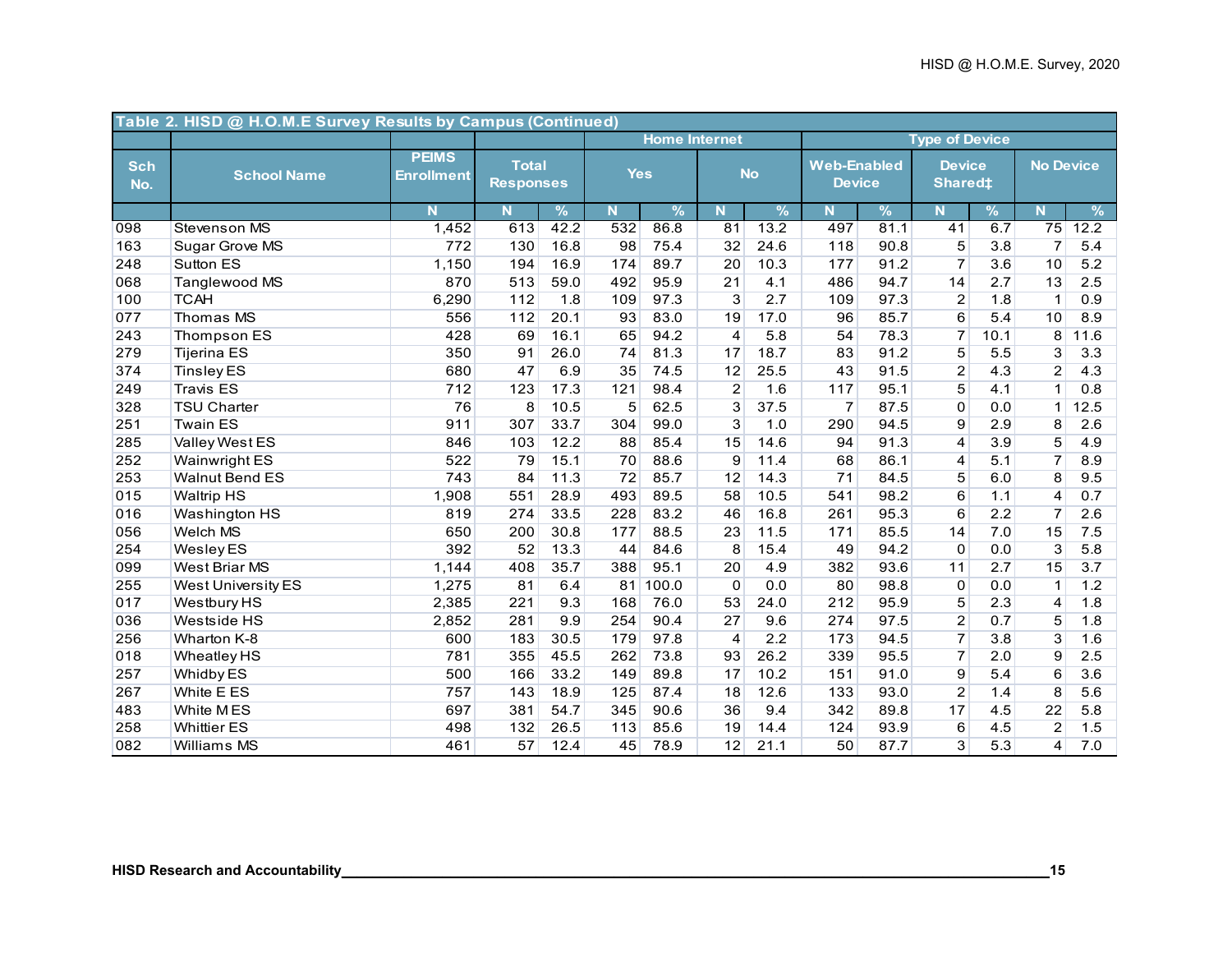|                   | Table 2. HISD @ H.O.M.E Survey Results by Campus (Continued) |                                   |                                  |               |                |                      |                 |               |                                     |                            |                                      |               |                  |            |
|-------------------|--------------------------------------------------------------|-----------------------------------|----------------------------------|---------------|----------------|----------------------|-----------------|---------------|-------------------------------------|----------------------------|--------------------------------------|---------------|------------------|------------|
|                   |                                                              |                                   |                                  |               |                | <b>Home Internet</b> |                 |               |                                     |                            | <b>Type of Device</b>                |               |                  |            |
| <b>Sch</b><br>No. | <b>School Name</b>                                           | <b>PEIMS</b><br><b>Enrollment</b> | <b>Total</b><br><b>Responses</b> |               | <b>Yes</b>     |                      |                 | <b>No</b>     | <b>Web-Enabled</b><br><b>Device</b> |                            | <b>Device</b><br>Shared <sup>±</sup> |               | <b>No Device</b> |            |
|                   |                                                              | N                                 | N                                | $\frac{1}{2}$ | N              | $\frac{1}{2}$        |                 | $\frac{9}{6}$ | N                                   | $\mathcal{V}_{\mathbf{0}}$ | N                                    | $\frac{9}{6}$ |                  | $\sqrt{2}$ |
| 259               | Wilson Montessori                                            | 600                               | 205                              | 34.2          | 198            | 96.6                 | $\overline{7}$  | 3.4           | 197                                 | 96.1                       | 6                                    | 2.9           | $\overline{2}$   | 1.0        |
| 260               | Windsor Village ES                                           | 731                               | 93                               | 12.7          | 84             | 90.3                 | 9               | 9.7           | 86                                  | 92.5                       |                                      | 1.1           | $6 \mid$         | 6.5        |
| 009               | Wisdom HS                                                    | 2,029                             | 200                              | 9.9           | 116            | 58.0                 | 84              | 42.0          | 174                                 | 87.0                       | 15                                   | 7.5           | 11               | 5.5        |
| 127               | Woodson                                                      | 660                               | 47                               | 7.1           | 32             | 68.1                 | 15              | 31.9          | 36                                  | 76.6                       | 6                                    | 12.8          | 5                | 10.6       |
| 019               | Worthing HS                                                  | 803                               | 76                               | 9.5           | 57             | 75.0                 | 19              | 25.0          | 70                                  | 92.1                       | $\overline{\mathbf{4}}$              | 5.3           | $\overline{2}$   | 2.6        |
| 020               | Yates HS                                                     | 808                               | 308                              | 38.1          | 230            | 74.7                 | 78              | 25.3          | 292                                 | 94.8                       | 9                                    | 2.9           | 7                | 2.3        |
| 247               | Young ES                                                     | 405                               | 47                               | 11.6          | 38             | 80.9                 | 9               | 19.1          | 42                                  | 89.4                       | 0                                    | 0.0           | 5                | 10.6       |
| 392               | <b>Young Learners</b>                                        | 1,131                             | 5                                | 0.4           | 3 <sup>1</sup> | 60.0                 | 2               | 40.0          | 4                                   | 80.0                       |                                      | 20.0          | $\overline{0}$   | 0.0        |
| 371               | <b>Young Scholars</b>                                        | 136                               | 68                               | 50.0          | 58             | 85.3                 | 10 <sup>1</sup> | 14.7          | 56                                  | 82.4                       | 3                                    | 4.4           | 9                | 13.2       |
| 463               | <b>YWCPA</b>                                                 | 530                               | 68                               | 12.8          | 58             | 85.3                 | 10              | 14.7          | 65                                  | 95.6                       |                                      | 1.5           | 2 <sub>1</sub>   | 2.9        |
| 999               | <b>Houston ISD Total</b>                                     | 209,309                           | 56,956                           |               | 27.2 49.061    | 86.1                 | 7,895           | 13.9          | 52,273                              | 91.8                       | 1,923                                | 3.41          | 2,760            | 4.8        |

Source: SurveyMonkey data file, downloaded on 4/3/2020; Fall PEIMS Snapshot, 2019

‡ Device shared reflects those respondents who did not indicate that they had a smartphone, tablet, or desktop/laptop, but their device was shared among multiple children.

Note: The counts used in this analysis were unduplicated. There was one respondent who did not provide a phone number. Gray shaded areas denote no response. Response rates over 100% reflect district mobility.

## **Conclusion**

Over 85 percent of respondents indicated they had home internet access and over 50% indicated they had either a desktop/laptop computer or tablet device which means many students will be able to engage with online learning resources. However, families without internet access or a webenabled device were unlikely to respond so the district should continue to contact families via other methods to identify those who do not have access to home internet or a web-enabled device. Moreover, providing a laptop or iPad to families with children who are currently sharing a device would be beneficial. With the launching of the HISD @ H.O.M.E. Hotline on Monday, April 13, 2020, parents will have additional opportunities to contact the district for resources and academic support.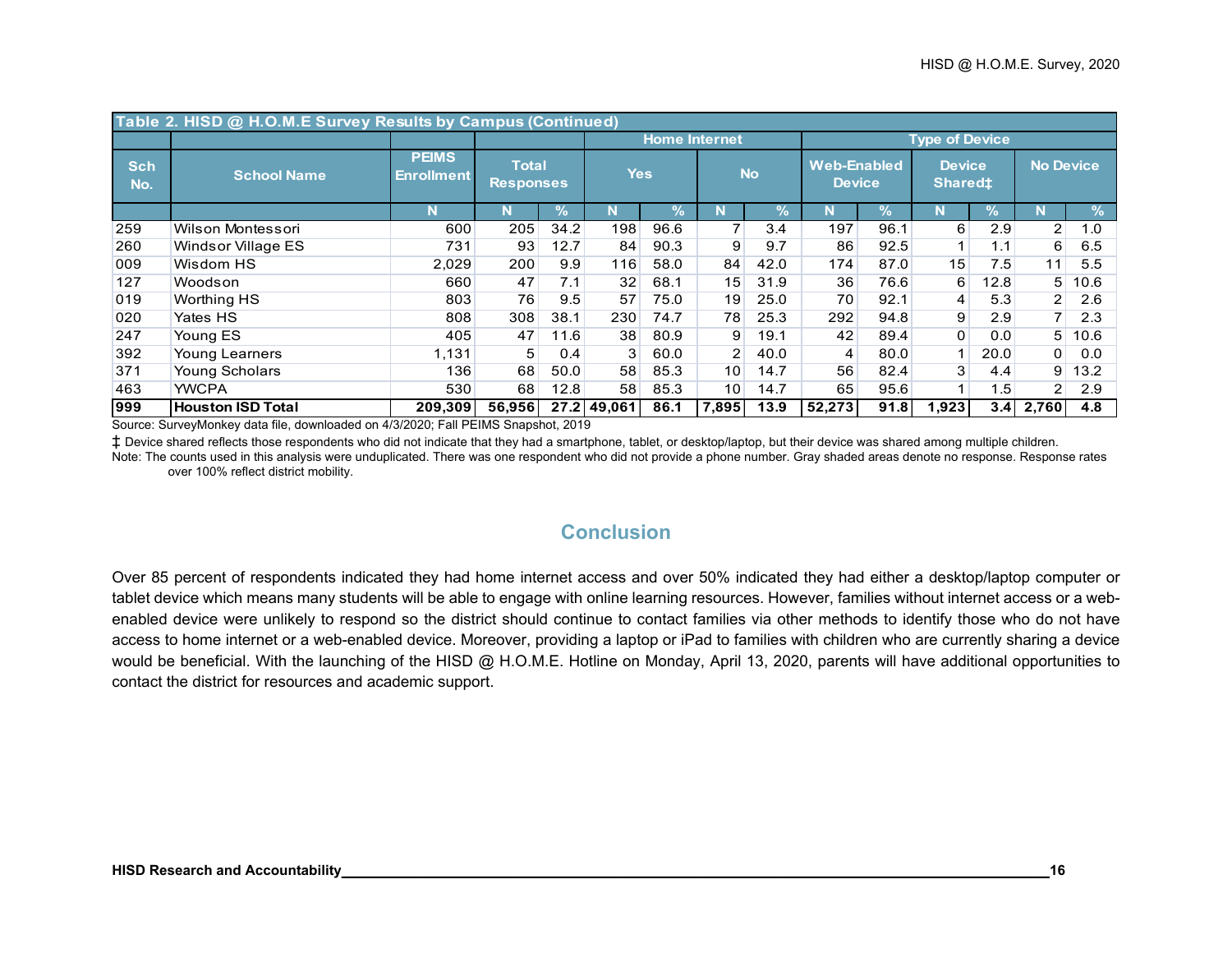## **Appendix A**

As we begin our remote learning program, we want to connect with our families and be sure you have the tools needed for remote learning. The purpose of this survey is to collect information that will make families remote learning experience optimal.

- 1. Student Last Name
- 2. Student First Name
- 3. Phone number
- 4. E-mail address
- 5. Campus

#### **6. Wellness Check**

**Are there any non-academic needs during this COVID-19 pandemic that we can support you with? Check all that apply:** 

| Food                   |  |
|------------------------|--|
| <b>Health Care</b>     |  |
| Social-Emotional       |  |
| Housing                |  |
| Other (please specify) |  |
|                        |  |

#### **7. Internet Access**

**Do you currently have home internet access?** 

| es |
|----|
| N۵ |

**8. Device Availability What type of device do you have? Please check all that apply:** 

| Smartphone                             |
|----------------------------------------|
| Tablet (iPad, etc.)                    |
| Desktop/laptop computer                |
| Devices shared among multiple children |

#### **9. Other Needs or Questions**

**Are there any other needs or questions, that you have around remote learning (50 character limit)?**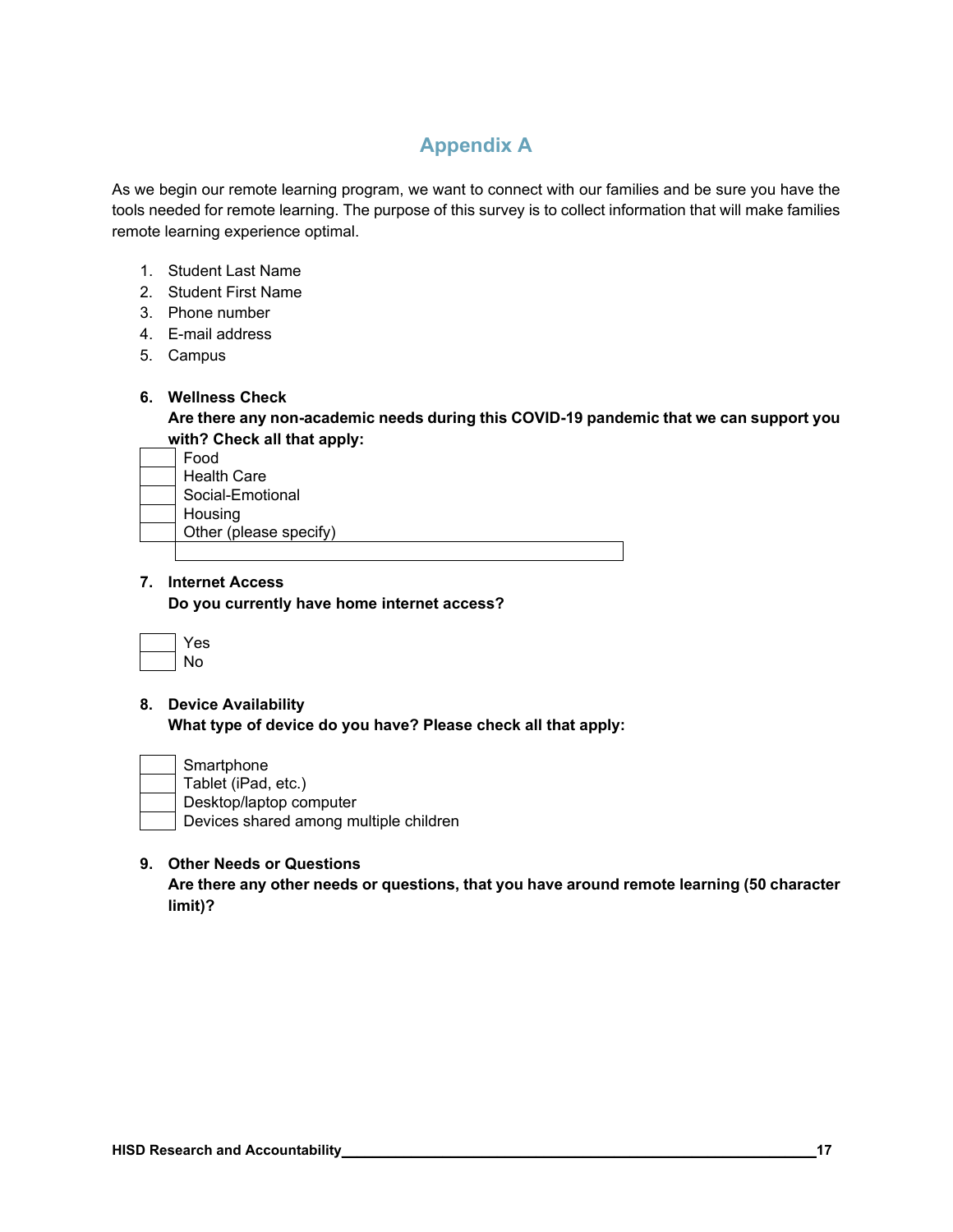## **Appendix B**



#### **Figure 1B. Respondents by Survey Language Version, Duplicated**

Source: SurveyMonkey data file, downloaded on 4/3/2020

#### **Figure 2B. Home Internet Status: Yes (With Access) and No (Without Access), Duplicated**